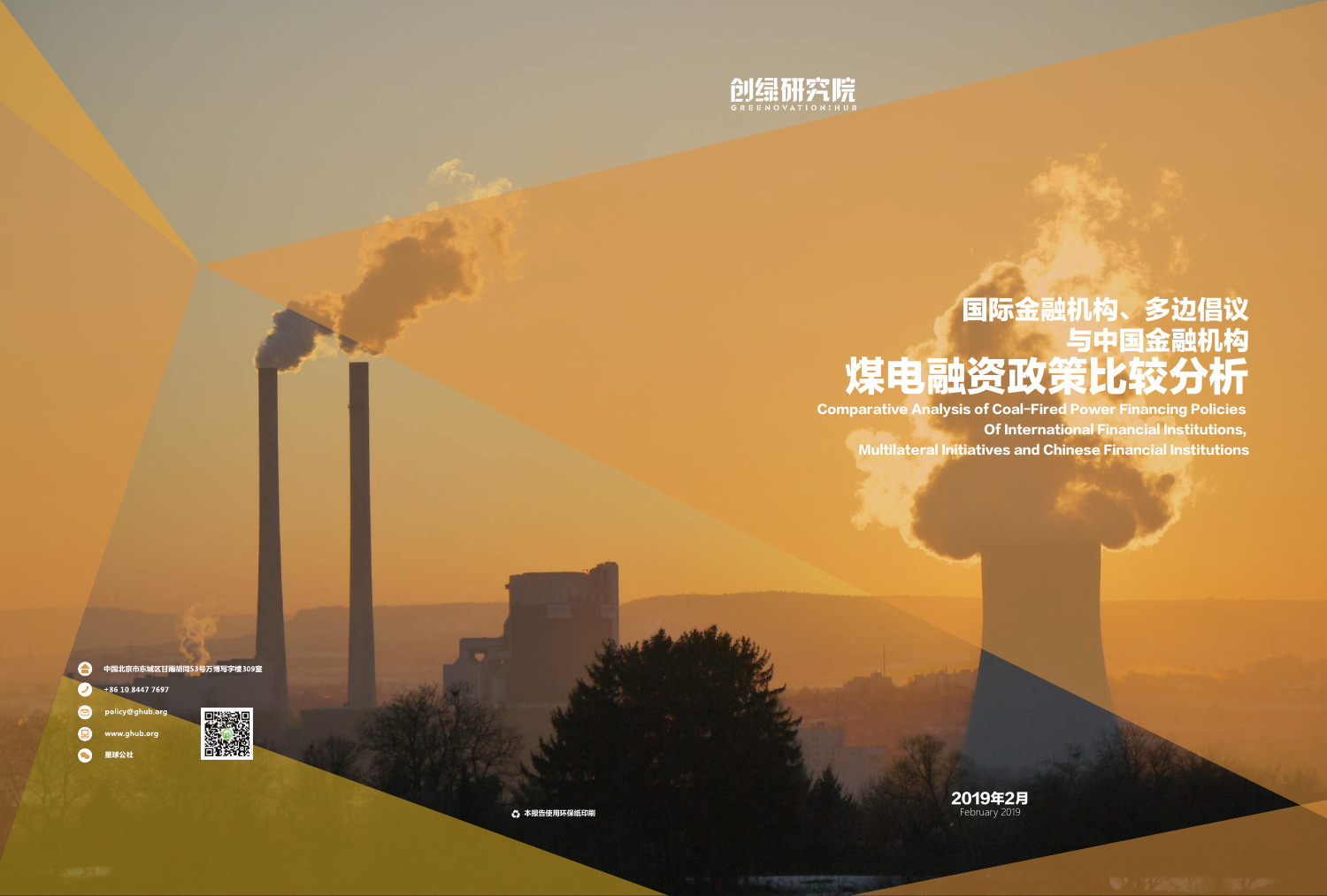

|      | 1.1. 世界银行 (World Bank) | 02 |
|------|------------------------|----|
|      | 1.2. 亚洲开发银行 (ADB)      | 03 |
| 1.3. | 欧洲投资银行 (EIB)           | 04 |
| 1.4. | 欧洲复兴开发银行 (EBRD)        | 05 |
| 1.5. | 北欧投资银行 (NIB)           | 06 |
|      | 1.6. 亚洲基础设施投资银行 (AIIB) | 06 |
|      |                        |    |
|      |                        |    |
|      |                        |    |

| 国际协定中煤炭业融资相关规定       | 08   |
|----------------------|------|
|                      |      |
| 2.1、经济合作与发展组织 (OECD) | (99) |
| 《官方支持出口信贷安排》         |      |
| 北欧五国与美国联合声明<br>2.2.  | (99) |
| 中美元首气候变化联合声明<br>2.3. |      |

11 二十国集团(G20)国家公共性 资金对煤炭行业融资的规定

14 商业银行现行煤炭业投融资政策

|     | 中国金融机构煤炭业投融资相关政策 | 21 |
|-----|------------------|----|
|     |                  |    |
| 5.1 | 中国银行保险监督管理委员会    | 22 |
| 52  | 中国国家开发银行         | 26 |
|     | 5.3 中国工商银行       |    |

| ※业银行 (中国)<br>5.4 |  |
|------------------|--|
|------------------|--|

06 结论和建议

29

27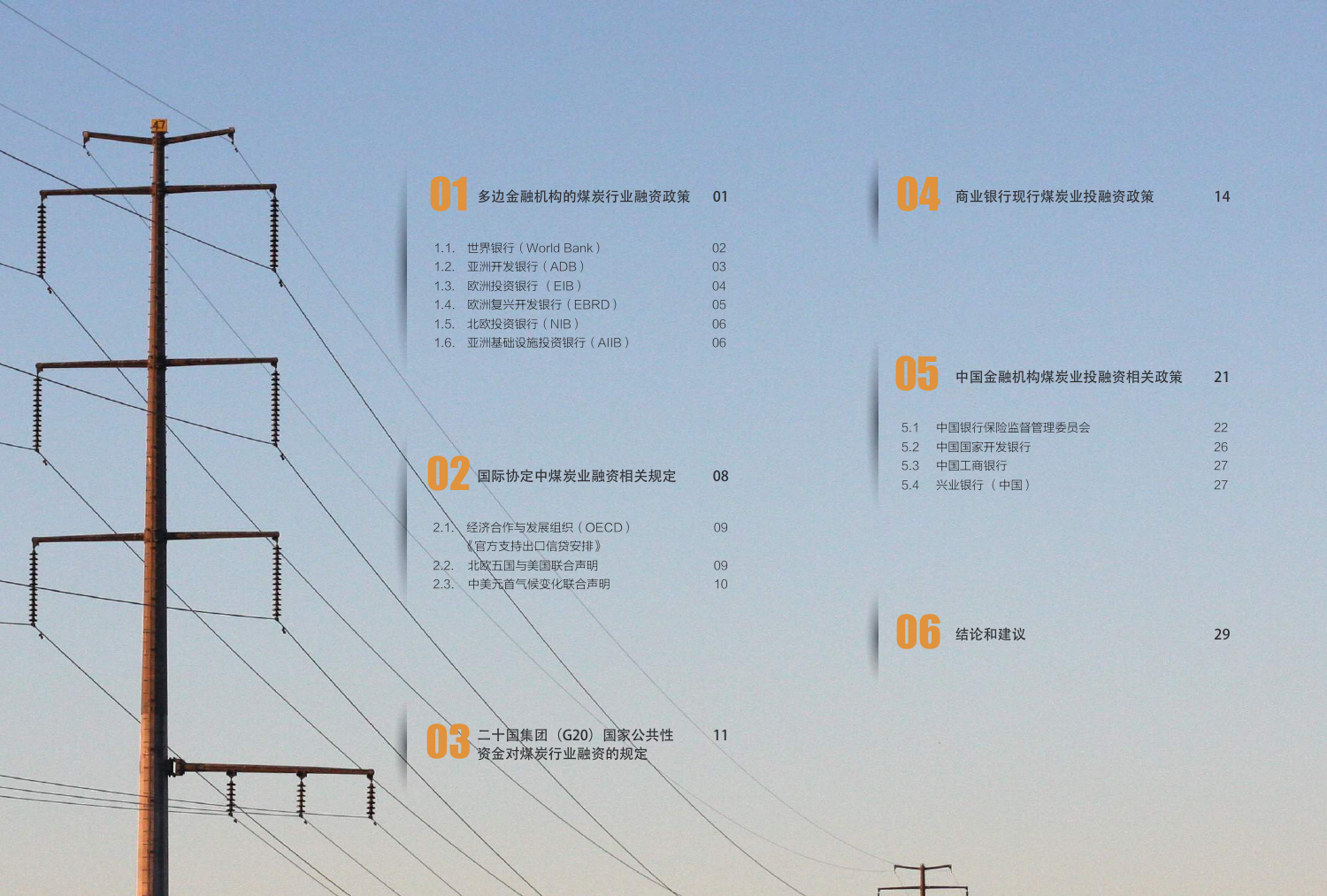在应对全球气候变化、推动世界能源转型和低碳发展的趋势下,越来越多的政府决策者与投资者意 识到,煤电投资活动对公众健康存在诸多危害、对环境与社会会造成不少负面影响,而政府和企业 也会因此面临的很多财务和名誉风险,因此正逐步加强和推动公共、社会资本退出煤炭行业并流向 绿色产业的政策与行动。2015 年通过的《2030 年可持续发展议程》和《巴黎协定》,承诺要通过 可实施的政策、技术和手段推动全球低碳减排,共同应对气候变化带来的挑战。若要实现《巴黎协定》 的减排目标,大多已建和新建煤电项目都需要在寿命期满之前被淘汰。2015 年 11 月,经济合作与 发展组织的 29 个成员国就通过出口信贷机构的政策调整限制燃煤发电厂融资达成一致,并决定在 2017 年 1 月起正式实施该政策。在经合组织成员国中,英国、加拿大、法国、芬兰、荷兰和西班 牙也先后正式宣布将逐步淘汰煤电 1,德国政府也表态要减少对煤电行业的财政支持,并在 2019 年 1 月宣布将逐渐停止以煤炭作为电力来源并于 2038 年前关闭所有煤电项目。同时,欧洲、日本电 力行业巨头也纷纷表态要退出煤电,如西班牙电力集团、丸红株式会社等。2019 年 3 月,中国央 企中最大的投资控股企业,国家开发投资集团有限公司宣布目前已完全退出煤炭业务,未来将主要 投资新能源2。

除对环境与气候造成影响外,煤炭行业投融资活动也会使投资者面临搁浅资产等财务风险,因此, 金融机构也纷纷表态,要对煤电项目投融资持慎重或拒绝态度。2013 年,世界银行集团表示将停 止向新建燃煤电厂和煤矿开采业提供贷款,除非投资所在国缺少煤炭融资来源并且能源需求只能由 燃煤发电来满足。除世行外,欧洲复兴开发银行(EBRD)、亚洲开发银行(ADB)、欧洲投资银行(EIB)、 亚洲基础设施投资银行(AIIB)、北欧投资银行(NIB)等多边开发性银行也先后在限制煤电和采煤 行业融资上作出承诺。美国摩根大通银行、花旗银行和英国巴克莱银行等商业银行也表示将放弃对 煤电项目提供融资服务。2019 年 2 月,奥地利维也纳保险集团也宣布不再为新建煤电厂和煤矿项 目提供保险业务。据能源经济与金融分析研究所(IEEFA)最新发布的报告,超过 100 个全球主要 金融机构已经或正在制订煤电投资限制政策。报告指出,2018 年初到现在,已有 34 份新发布或有 重要改进的金融机构限制煤电申明发布,平均每两周一份3。

随着多边开发性金融机构对煤电行业环境成本巨大这一认识的加深及可再生能源的兴起,煤电项目 融资在发达国家与地区遭受的阻力也与日俱增。然而,在可再生能源技术与开发成本颇高的欠发达 国家与地区,由于其城镇化的迅猛发展及快速增长的电力需求,成本低廉的非清洁能源项目仍是该 国或地区的主要电力来源。以亚洲为例,东南亚地区在 2016 至 2020 年间电力需求预计达 8800 万千瓦,到2030年将升至2.3亿千瓦4。南亚地区电力需求更高,2030年或将超过3.8亿千瓦。同时, 在东南亚、南亚和东亚等区域,煤电在其能源结构中所占份额巨大且呈增长趋势。令人担忧的是, 上述国家和地区同时也是受气候变化影响较大且应对气候变化能力较弱的区域。据统计,全球前十 个气候风险最大的国家中,有六个在亚洲地区5。

中国在限制高污染高耗能的煤炭行业投融资这一问题上积极响应,相继出台了一系列促进煤电行业 转型升级与降低煤耗和污染的政策。首先,从煤炭消费总量控制方面着手,联合政府智库、科研院 所和行业协会等机构进行政策研究,为设定全国煤炭总量控制目标、实施路线图和行动计划提供政 策建议和可操作措施,努力实现资源节约、环境保护、气候变化与经济可持续发展的多重目标。在 多方协力推动下,中国已将控制煤炭消费总量纳入"十三五"规划,强调通过"三去一降一补"(去产能、 去杠杆、去库存、降成本、补短板)深化煤炭行业供给侧结构性改革并加快其实现与升级的步伐。目前, "十三五"规划正步入最后时期,据预测中国或将超额完成能源总量和强度"双控"目标,煤炭消 费达峰且长期趋势性下降将不会改变;其次,联合多边金融机构大力发展绿色金融。随着绿色金融 体系构建工作的逐步深入,国家和社会各界越来越意识到金融行业的资金分配与投资决策会影响生 态环境的变化,与实现可持续发展目标与金融业的绿色化转型密切相关。国际上,赤道原则组织和 联合国环境规划署下设的金融行动机构极大地推动了绿色金融在全球的发展,中国也积极响应并出 台了有关防范过剩产能信贷风险的文件与绿色信贷政策,减缓了银行业对煤炭开采业的大量投资。 此类政策的影响随着"一带一路"倡议的提出和实施逐渐扩大至带路沿线国家,在某种程度上引导 中国投资者(主要是金融机构)在选择投融资项目时将《巴黎协定》总目标和生态文明建设逐步纳 入其投资决策中,推动资金流入绿色低碳产业,实现可持续、负责任的投资,以降低生态足迹。例如, 印度阿达尼集团(Adani Group)拟在澳大利亚昆士兰州加利利盆地(Galilee Basin)建设的卡 迈克尔煤矿项目,考虑到该项目所蕴含的巨大环境成本,中国三大银行(中国建设银行、中国工商 银行、中国银行)先后发表声明,表示不会对卡迈克尔煤矿项目给予财务支持。此举是中国金融机 构拒绝向高污染高风险煤炭投资的典型案例。但在大力推广绿色低碳和能源转型政策的同时,中国 金融机构也支持了不少煤电项目。据统计,中国金融机构在境外为煤电项目提供的资金总量约为 360 亿美元6。

本报告通过梳理国际多边开发性金融机构、多边倡议、二十国集团国家的金融机构(包括开发性金 融机构和出口信贷机构)、大型商业银行,以及中国金融监管机构和主要银行在煤炭相关行业投融资 的限制性政策,并对其进行简要的分析和对比,为中国金融机构细化其低碳转型政策与标准,以及 制定系统、完善的环境社会保障制度和行业(尤其是能源和电力等领域)投资策略,将国家和全球 气候目标全面、充分地融入机构运营和相关业务中,助力全球应对气候变化行动和实现可持续发展 目标提供参考和借鉴。

6http://www.ftchinese.com/story/001081180?archive

<sup>1</sup> 英国决定在 2025 年前关闭所有煤电设施;法国计划到 2021 年关闭所有燃煤电厂;芬兰打算到 2030 年全面禁煤;荷兰计划从 2030 年起禁止使用煤炭发电; 西班牙电力集团计划到 2020 年完全关闭煤电厂。

<sup>2</sup>https://energy.cngold.org/c/2019-03-12/c6262336.html

<sup>3</sup>http://ieefa.org/ieefa-report-every-two-weeks-a-bank-insurer-or-lender-announces-new-coal-restrictions/

<sup>4</sup>http://www.fe-cable.com/fe-cable/xwzx52/xydt11/507370/index.html

<sup>5</sup>http://www.ghub.org/?p=8637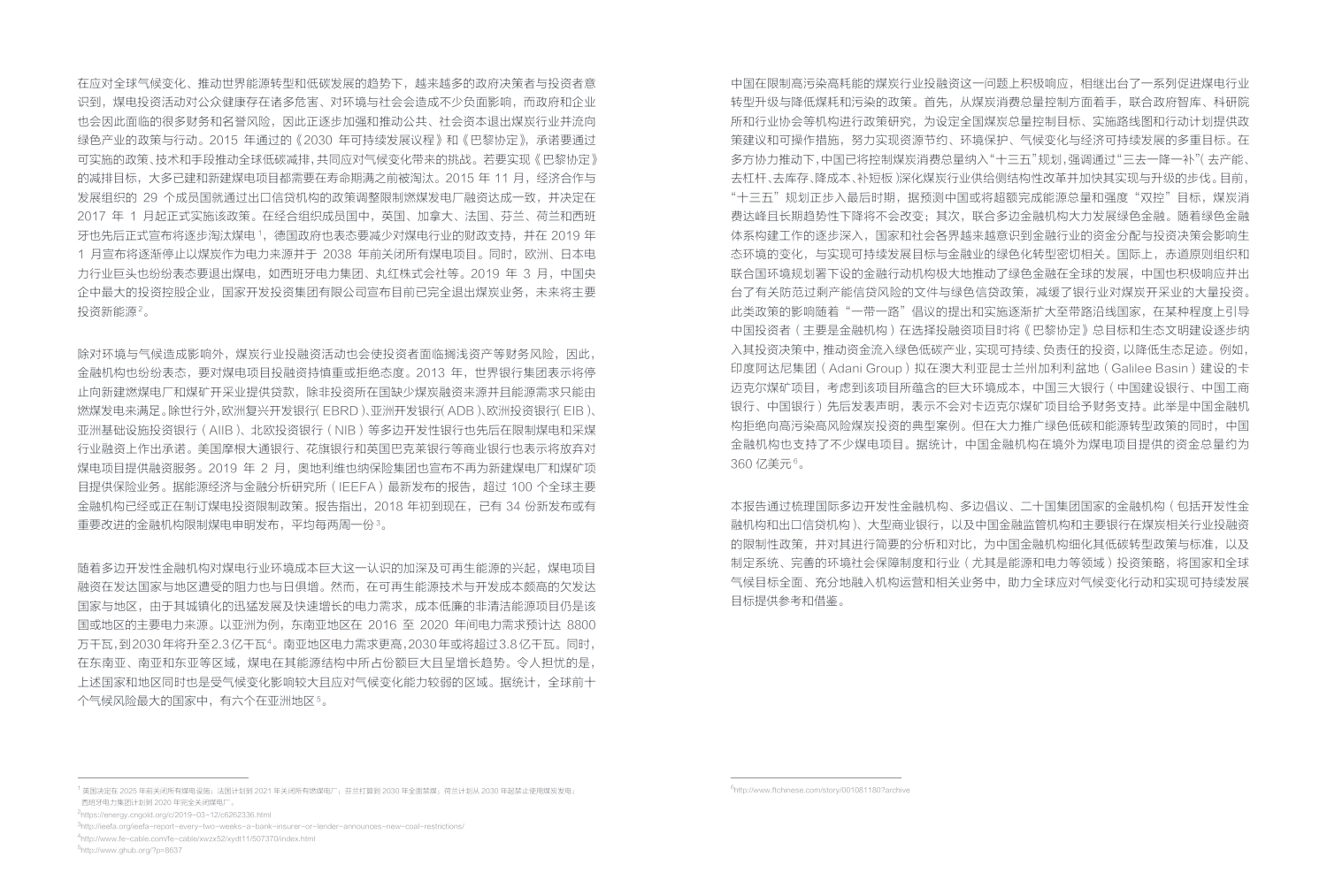In the context of tackling climate change, promoting energy transformation and<br>more government policymakers and investors are realizing the negative impacts<br>health, the environment and society, which leads to increasing fi In the context of tackling climate change, promoting energy transformation and low-carbon development, more and more government policymakers and investors are realizing the negative impacts of coal-power investments on public health, the environment and society, which leads to increasing financial and reputational risks. Therefore, policymakers and investors are gradually strengthening and promoting the policies and actions that direct public and private finance to exit from the coal industry and shift to green industries. The 2030 Agenda for Sustainable Development and the Paris Agreement, adopted in 2015, commit to promoting global greenhouse emissions reduction through implementable policies, technologies and means to jointly address the challenges posed by climate change. To achieve the Paris Agreement, most of the existing and new coal-fired power projects need to be phased out before their expiration date. In November, 2015, 29 member countries of the Organization for Economic Co-operation and Development (OECD) reached an agreement on restricting the financing of coal-fired power plants by adjusting policy of export credit agencies, and decided to officially implement the policy in January 2017. Among the OECD members, the United Kingdom, Canada, France, Finland, the Netherlands and Spain have officially announced that they will phase out coal-fired power 1. German government also expressed its intention to reduce fiscal support for the coal-fired power industry, and in January 2019 announced plans to gradually phase out coal as a source of electricity in order to close all coal-fired projects by 2038. Meanwhile, European and Japanese power industry giants have also expressed their willingness to withdraw from coal-fired power, such as the Spanish Power Group and Marubeni Corporation. In March 2019, China Development and Investment Group Co., Ltd., the largest investment holding company among Central Government-owned Enterprises, announced that it has completely exited from the coal business and will mainly invest in new energy in the future.

> In addition to the environmental and climate impacts, the investment and financing activities in the coal industry will also expose investors to financial risks such as stranded assets. Therefore, financial institutions also expressed that they should be cautious about or reject the investment and financing of coal-fired power projects. In 2013, the World Bank Group stated that it would stop lending to new coal-fired power plants and coal mining industries unless in rare circumstances, which would be to meet basic energy needs in countries with no feasible alternatives to coal and a lack of financing for coal power. In addition to the World Bank, multilateral development banks such as the European Bank for Reconstruction and Development (EBRD), the Asian Development Bank (ADB), the European Investment Bank (EIB), the Asian Infrastructure Investment Bank (AIIB) and the Nordic Investment Bank (NIB) have also made commitments to limit financing for the coal-fired power and coal mining industries. Commercial Banks such as JP-Morgan Chase Bank, Citibank and Barclays Bank of the U.K. also expressed their willingness to abandon financing services for coal-fired power projects. In February 2019, the Austrian Vienna Insurance Group also announced that it would no longer provide insurance for new coal-fired power plants and coal mining projects. According to the latest report released by the Institute of Energy Economics and Financial Analysis (IEEFA), more than 100 world's major financial institutions made or are in the process of formulating restricting policies regarding coal-fired power investment. The report noted that since the beginning of 2018, 34 new or revised statement have been issued by financial institutions regarding the restriction of coal-fired power, which is one statement every two weeks on average.

> With the increasing awareness among multilateral development finance institutions of the huge environmental cost of the coal-fired power industry and the rapid development of renewable energies, the financing for coal-fired power projects in developed countries and regions is facing increasing resistance. However, low-cost non-clean energy projects are still the main source of electricity in less developed countries and regions to meet the increasing demand for power in the process of the rapid urbanization, as environmental cost is not internalized and the costs of renewable energy technology as well as research and development are high. In Asia, for example, new electricity demand in southeast Asia is expected to reach 88 gigawatts between 2016 and 2020, and will rise to 230 gigawatts by 2030. Electricity demand in South Asia is even higher, expected to exceed 380 gigawatts by 2030. At the same time, in regions including Southeast Asia, South Asia and East Asia, coal-fired power accounts for a major share in their energy structure and is still growing. What is worrying is that these countries and regions are quite vulnerable to

climate change, with more negative impacts by the climate change and less capability to cope with it. According to statistics, six of the world's top ten countries with the highest climate risks are in Asia.

China has taken active measures to restrict investment and financing in the coal industry with high pollution and energy consumption, and has issued a series of policies to promote the transformation and upgrade of the coal-fired power industry and the reduction of overall coal consumption and pollution. First of all, from the aspect of coal consumption control, to achieve the goals of resource conservation, environmental protection, tackling climate change and sustainable development, by joining the forces of institutions including government think-tanks, research institutions and industry associations which conduct policy research to provide policy recommendations and operational measures for setting national coal use control goals as well as implementing roadmaps and action plans. With the joint efforts of those parties, China has incorporated the target of total coal consumption control into the "13th Five-Year Plan", emphasizing the supply-side structural reform of the coal industry and accelerating the pace of its implementation and improvement by cutting overcapacity, reducing excess inventory, deleveraging, lowering costs, and strengthening areas of weakness. At present, the "13th Five-Year Plan" is entering the final period. Estimates indicate that China may over-achieve double control targets on the total energy consumption and intensity, and coal consumption may have reached its peak and the long-term decline will continue. Secondly, to vigorously develop green finance by collaborating with multilateral financial institutions. As the establishment of the green financial system is moving forward, the government and relevant sectors are increasingly aware that the capital allocation and investment decisions of the financial industry will affect the ecological environment, which is closely related to the realization of Sustainable Development Goals and the green transformation of the financial industry. Internationally, the Equator Principles Organization and the financial action institutions established by the United Nations Environment Program have greatly promoted the development of green finance in the world. China has also responded positively and issued documents to prevent the risk of over-capacity credit and green credit policies, which has slowed down the banking industry's massive investment in the coal mining industry. With the introduction and implementation of the "Belt and Road" Initiative, the implications of such policies are gradually shown in BRI projects. These policies, to some extent, promote Chinese investors (mainly financial institutions) to take the overall goal of the Paris Agreement and the construction of ecological civilization into consideration when making investment decisions. As a result, the ecological footprint could be reduced by promoting capital flows into green and low-carbon industries, as well as achieving sustainable and responsible investment. For example, the Adani Group in India plans on building a Carmichael coal mine project in the Galilee Basin in Queensland, Australia. Considering the huge environmental costs of the project, China's three major banks (China Construction Bank, the Industrial and Commercial Bank of China, and Bank of China) issued statements respectively saying that they will not provide financial support for the Carmichael coal mine project. This move is an example of Chinese financial institutions refusing to invest in high-polluting, high-risk coal projects. However, while promoting green, low-carbon development and energy transition policies, Chinese financial institutions have also financed a number of coal-fired power projects. Statistically show that Chinese financial institutions have provided about \$36 billion for coal-fired power projects overseas in total.

The report compared and analyzed the restrictive policies on investing and financing in coal-related industries among international multilateral financial institutions, multilateral initiatives, financial institutions in G20 countries (including the Developmental Financial Institution, and Export Credit Agencies), large commercial banks, as well as Chinese financial regulators and major banks. The analyzation of the report provides reference for Chinese financial institutions regarding the issues of refining low-carbon transformation policies and standards for Chinese financial institutions, formulating systematic and comprehensive environmental and social security mechanisms as well as industrial (especially energy and power industries) investment strategies, and comprehensively integrating the national and global climate goals into the institutional operations and related businesses. The goal is to help Chinese financial institutions participate in global actions with regards to tackling climate change and achieving the goals of sustainable development.

<sup>&</sup>lt;sup>1</sup>The UK decided to close all coal-fired power facilities by 2025; France plans to shut down all coal-fired power plants by 2021; Finland plans to completely ban coal by 2030; the Netherlands plans to ban coal-fired power generation by 2030; the Spanish Power Group plans to completely shut down all the coal-fired power plant by 2020.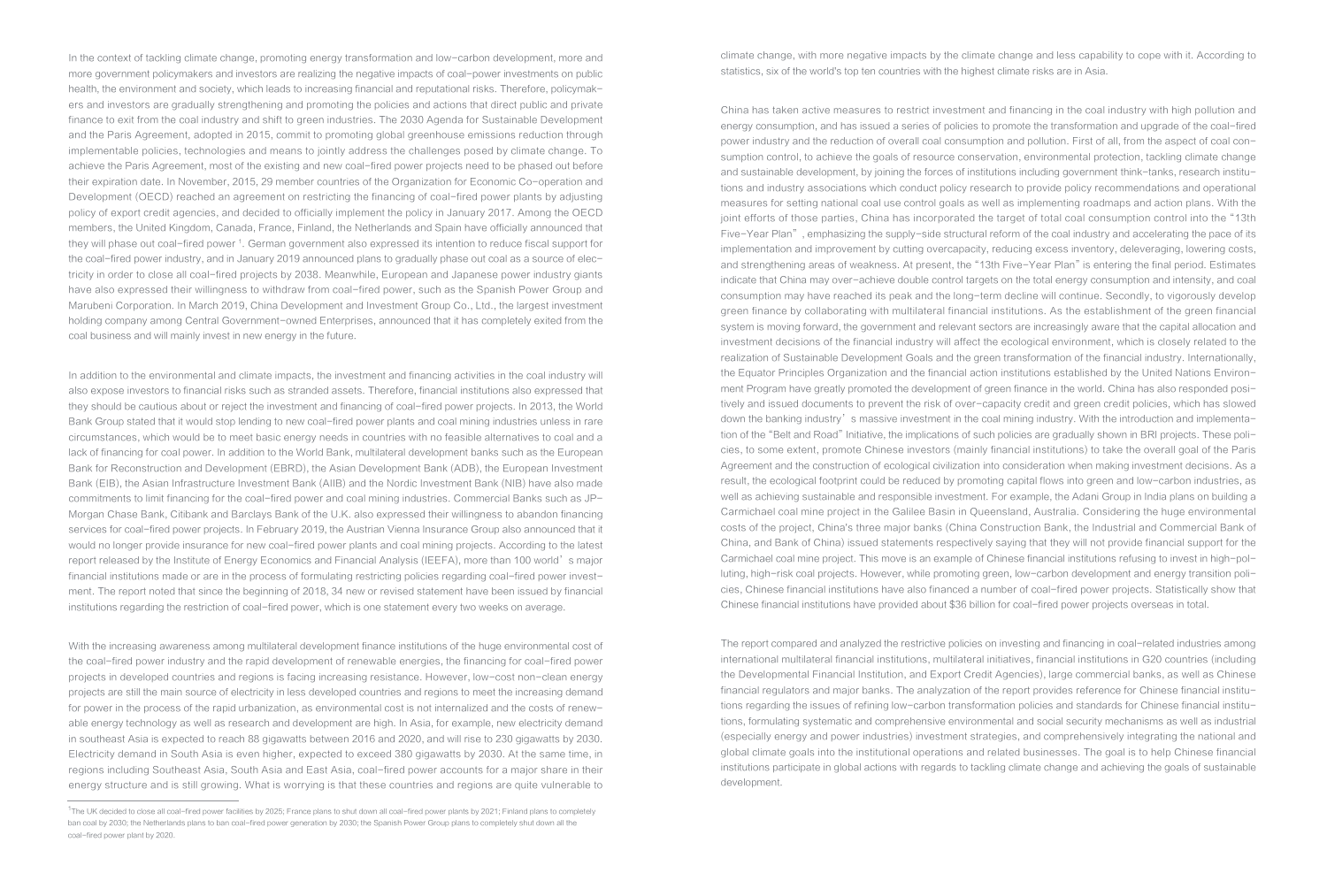在全球经济社会的发展和治理过程中,开发性金融和金融机构发挥着至关重要的作用。多边开发性 银行在实现全球能源转型、能源平等、摒弃非清洁能源和应对气候变化等目标中,扮演着关键的引 领和示范角色。

在"人人享有可持续能源"的国际倡导和实现《巴黎协定》目标背景下,一些多边开发银行或是制 定了更高标准的煤电融资要求与准入门槛,或是申明并计划逐渐退出煤电行业。本章节主要对近年 来以应对气候变化为背景、助力能源转型为目标的多边开发性金融机构在煤炭融资政策、战略以及 行业准则等方面进行梳理和总结,以便中国金融机构能更深入的了解相关内容,并为其将应对气候 变化和能源转型等更系统、全面地融入机构投融资战略和决策中提供参考和借鉴。

# 1.1. 世界银行(World Bank)

#### 政策:

多边金融机构的煤炭行业融资政策

《走向一个可持续的未来: 世界银行集团能源行业方向》 (Toward a sustainable energy future for all : directions for the World Bank Group's energy sector)<sup>7</sup>

**4 发布时间:** 2013年7月16日

### 政策设立 / 调整背景:

此政策在联合国 2012 年发起的"人人享有可持续能源"倡议 (Sustainable Energy For All, 即 SE4ALL)<sup>8</sup> 的背景下设立,并强调其主要战略目标是: 到 2030 年确保全球普及现代能源服务;能源 利用效率翻番;可再生能源在能源消费结构占比翻番。 地基本能源需求只能通过燃煤发电来满足且无法替代,同时缺少煤炭融资来源的国家;和具备碳捕 1 捉技术9 与设施的现有燃煤电厂。

#### 政策目标:

- •聚焦贫困,确保能源公平;
- ·推动能源效率提升;
- ·扩展可再生能源规模;
- ·创造友好的能源行业融资环境;
- ·向全球普及气候变化;

### 针对煤炭行业融资条款:

• 除特殊情况外,世界银行将停止向新建燃煤电厂和煤矿开采项目提供财政支持。特殊情况包括:当

<sup>7</sup>http://documents.worldbank.org/curated/en/745601468160524040/Toward-a-sustainable-energy-future-for-all-directions-for-the-World-Bank- Group-8217-s-energy-sector

<sup>8</sup>https://www.seforall.org/our-mission

 $^9$ 碳捕捉技术:指将 CO2 从工业或相关排放源中分离出来,输送到封存地点,并长期与大气隔绝的过程。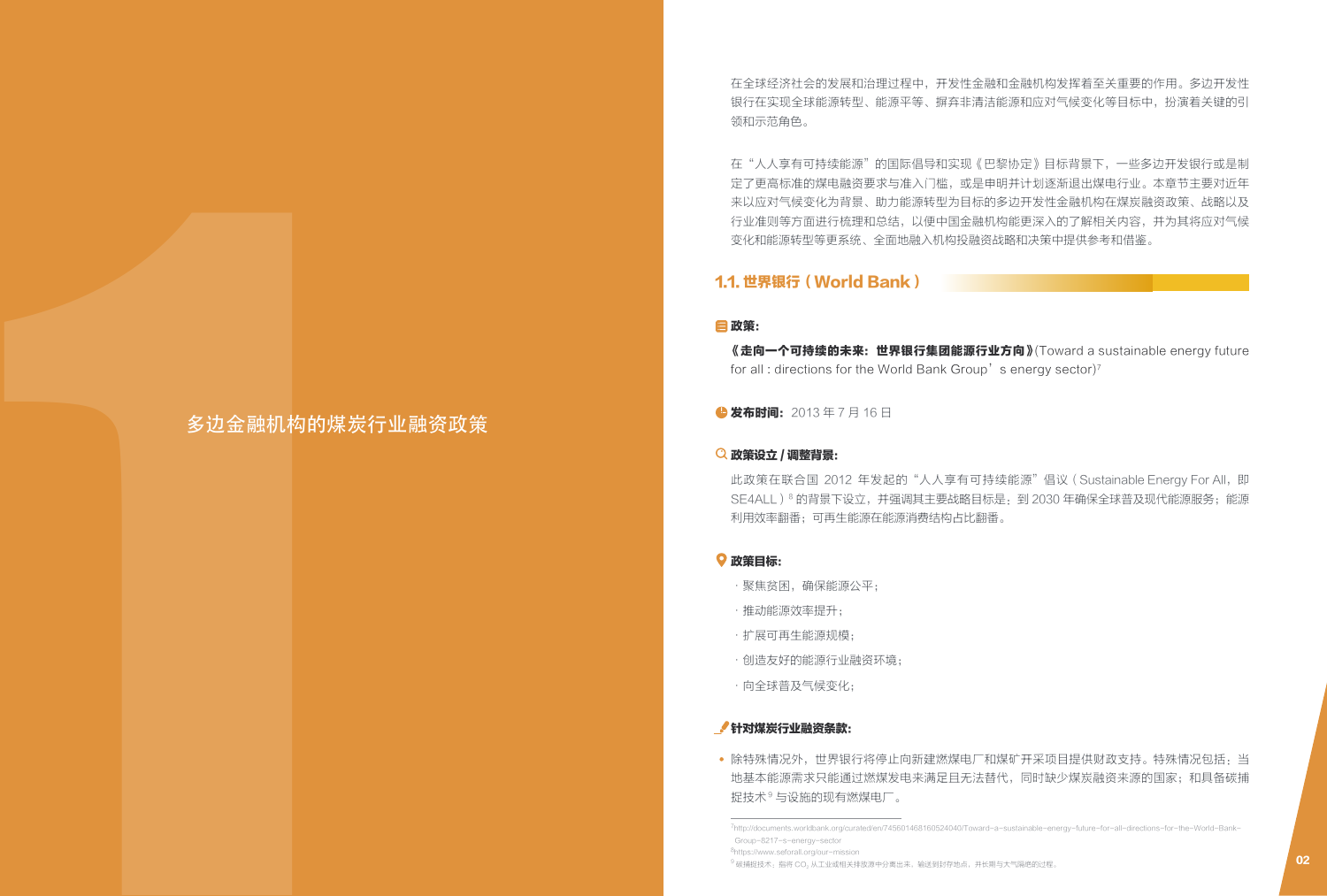- 由于天然气是化石能源中碳排放强度最低的,世界银行会支持用天然气替代煤炭的国家。
- 由于煤炭在供暖、自备发电厂和化工产业等工业用途中难以被替代,所以世界银行将继续支持煤炭 在部分工业和商业中的使用,如钢铁、水泥和其他制造业,但以上产业使用煤时仍需关注于提高能效、 降低碳排放。
- 世行将考虑支持现有燃煤发电或供暖厂在具体成本效益的基础上积极开发、革新减少温室气体排 放的技术。

此外,在 2018 年 10 月,考虑到替代能源价格下行的现实与趋势,世行集团决定停止为其投资列表 中最后一个煤电项目(位于科索沃的 500MW 燃煤电厂)提供资金支持,并宣布将不再在替代能源 价格低廉的区域支持煤电项目。

# 1.2. 亚洲开发银行(ADB)

# **目政策:《能源行业政策》(Energy Policy)<sup>10</sup>**

▲发布时间: 2009年6月

# 政策设立 / 调整背景:

- ·《京都议定书》
- · 可持续发展面临能源效率和气候变化两大挑战。在亚太地区,气候变化造成的影响已经非常明显。

# 政策目标:

2009 年能源政策目标是帮助发展中成员体建设可靠、充足、经济的能源供应体系,实现包含社会、 经济、环境可持续发展在内的多方包容性发展。该政策强调提高能源效率和开发可再生能源 ; 最大 限度地为所有人提供能源 ; 并推进能源部门改革、能力建设和治理。

# 针对煤炭行业融资条款:

政策原则中声明,亚开行将不再向煤矿开发和油田开发(除以下特别情况外)项目提供资金。

- 亚开行将酌情支持采用清洁技术和运用减少碳排放设备的煤电项目。
- 亚开行会支持以下项目:1)煤矿安全;2)环境和社会友好型煤矿开采和能效较高的燃煤发电;3) 采用碳捕捉与封存技术的项目;4)煤层气 11 开采和利用;5)煤气化;6)煤气洗涤塔 12;7)废弃 煤再利用和 8)高能效海陆煤运输。
- 同时支持提高石油和液化天然气(LNG)运输的安全性和能效性,包括石油和液化天然气的终端、

此外,亚洲开发银行能源部门总监翟永平在接受访谈时提到,在 2013 年为巴基斯坦一个超临界煤 电项目提供资金支持后,亚开行至今再未支持过任何煤电项目13。

# 1.3. 欧洲投资银行 (EIB)

# 政策:

《能源贷款政策—欧洲投资银行和能源:发展、安全和可持续 - 欧洲投资银行针对能源项目审查和 评价标准》(Energy Lending Criteria, EIB and Energy: Delivering Growth, Security and Sustainability -  $EIB'$  s Screening and Assessment Criteria for Energy Projects)<sup>14</sup>

**△发布时间:** 2013 年 7 月 25 日

**目项目评估标准:《欧洲投资银行排放绩效标准》**(EIB Emission Performance Standard)

●发布时间: 2013年7月23日

# 政策设立 / 调整背景:

- 2012 年多哈气候大会通过联合国气候变化框架公约 (United Nations Framework Convention on Climate Change, 即 UNFCCC)2℃温控目标。
- 此政策基本根据欧盟的能源政策制定,目的是实现温室气体减排和温控目标。
- 2012 年欧盟委员会设立目标·到 2050 年, 温室气体排放较 2012 年减少 80%-95%, 至 2050 年减少 80-95% 温室气体。

# 政策目标:

- 支持控制温度升幅小于 2℃的目标。
- 鼓励可再生能源替代化石能源,以减缓气候变化影响。
- 鼓励发展低碳经济和可再生能源市场。

### 针对煤炭行业融资条款:

- 对象:热电厂(煤炭、石油和液化天然气)
- 运用 EIB 的碳足迹标准进行评估;
- 规定超过排放绩效标准(emission performance standard EPS)的热电厂不予贷款。

ttps://www.adb.org/sites/default/files/institutional-document/32032/energy-policy-2009.pdf

<sup>11</sup> 煤层气,煤层气是指储存在煤层中以甲烷为主要成分、以吸附在煤基质颗粒表面为主、部分游离于煤孔隙中或溶解于煤层水中的烃类气体,是煤的伴生矿产资源, 属非常规天然气,是近一二十年在国际上崛起的洁净、优质能源和化工原料。俗称"瓦斯",热值是通用煤的 2-5 倍。  $\bf{03}$  , the contract of the contract of the contract of the contract of the contract of the contract of the contract of the contract of the contract of the contract of the contract of the contract of the contract of t

<sup>13</sup>http://www.chinagoinggreen.org/?p=7532 14https://www.eib.org/attachments/strategies/eib\_energy\_lending\_criteria\_en.pdf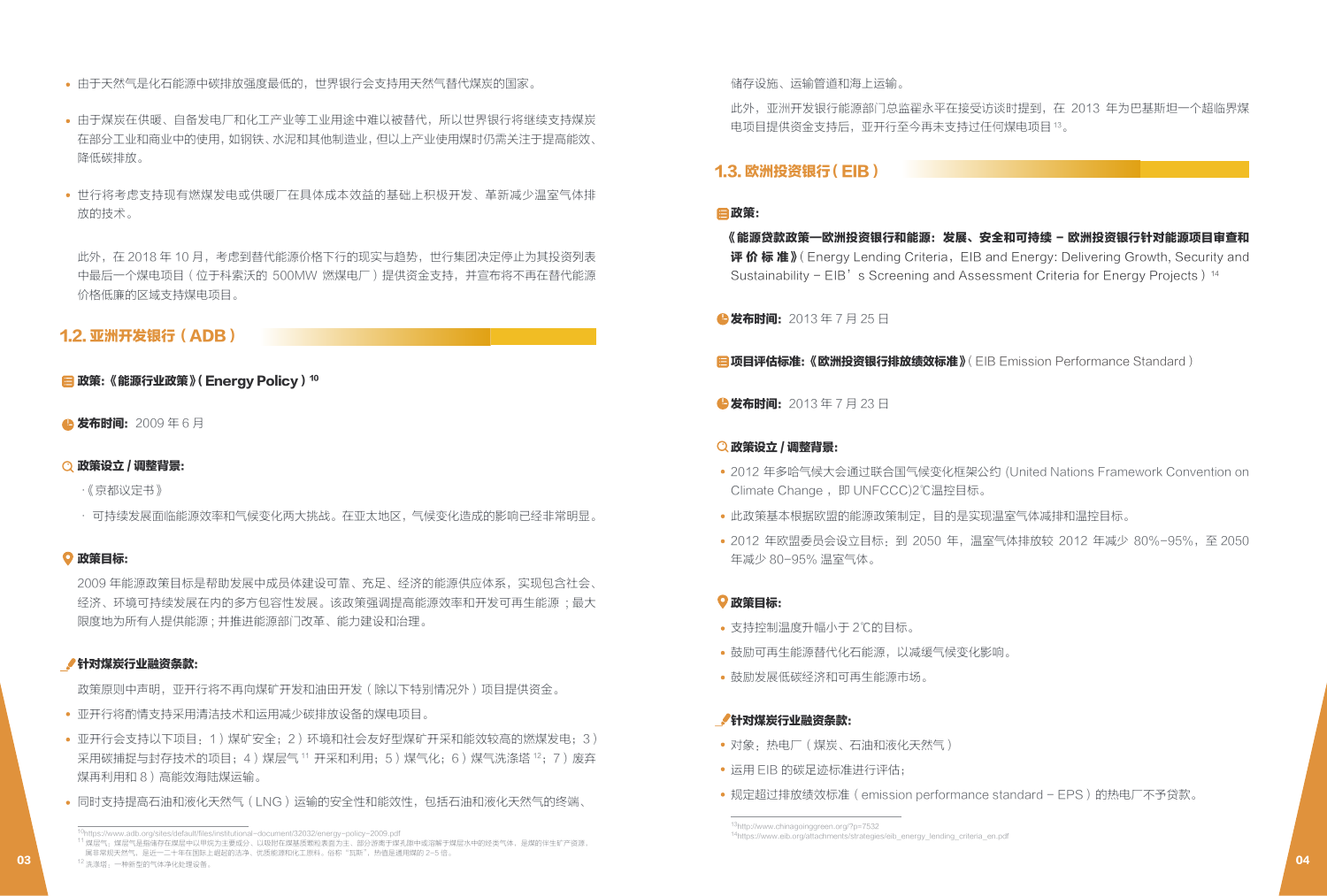具体碳排放阈值为 550 gCO2/kWh,意为每产生一度电的二氧化碳排放量不超过 550 克。此碳 排 放标准有效期为五年(如五年内温控目标等气候变化目标有所改变,标准或随之改变,但不会低于 初始值 550gCO2/kWh)。

# 1.4. 欧洲复兴开发银行(EBRD)

**目政策:《能源行业战略》**(Energy Sector Strategy)<sup>15</sup>

#### ● 发布时间: 2018年12月12日

#### 政策设立 / 调整背景:

- 2015 年联合国气候变化框架公约在巴黎举办的第 21 次缔约方大会通过《巴黎协定》,决议将本世 纪全球平均升温幅度控制在 2 摄氏度以内,并向 1.5 摄氏度努力 ; 2015 年在纽约召开的联合国可持 续发展峰会正式通过 17 个可持续发展目标(SDGs)。
- 战略强调,能源行业与 SDGs 和《巴黎协定》目标一致,反映碳锁定风险,油气投资与国家自主贡 献目标(NDCs)相符,并在温室气体高排放项目中使用银行侧"影子碳定价方法学",通过向以市 场为导向的低碳能源转型,推动实现安全、可负担和可持续的能源系统,促进经济稳定和包容性发展。
- 政策目标: 衡量能源效率和能源需求;建立稳固的能源市场; 重新思考能源系统; 向低碳转型; 更 清洁能源的生产和提供;设立标准并有效执行;能源行业横向扩张。

#### 针对煤炭行业融资条款:

- 不再支持煤炭开采和煤电项目,包括现有电厂升级改造或新电厂建设;
- 不再为以装卸煤为主的港口码头和以运输煤为主的交通项目建设 ( 例如, 从矿山或港口码头向发电 厂运输煤炭的铁路线 ) 提供资金;
- 不支持任何燃煤供热项目。但当投资不涉及或超出燃煤供热边界,仅将煤作为其能源组合一部分的 区域供热公司,银行将会继续为其提供资金支持。在此类情况下,银行资金支持更关注于能效投资, 如网络更新、现代化控制系统安装、仪表升级和需求端措施等;
- 不再支持任何燃煤发电项目,但可能考虑为利用燃煤电厂产生的余热和蒸汽来供热或为工业过程提 供蒸汽的发电项目提供资金支持;考虑到低碳技术和方法学(如替代燃料的使用、余热回收和预燃 烧碳捕获技术等),生产过程中的燃煤使用通常以具体案例为基础进行审核;在符合欧盟排放限定标 准和最佳可用技术要求的情况下,考虑为工业设施内为工业过程供热的、现有的、以煤为燃料的热 力发电机的环境和效率升级改造提供资金支持。

此外,EBRD 也将通过政策对话,与依赖煤炭产业的成员国设计煤炭退出及转型计划,以应对空气 污染和能源安全等问题。

# 1.5. 北欧投资银行(NIB **)**

**目 政策:《可持续性政策与指导方案》**(Sustainability Policy and Guidelines)

**△ 发布时间:** 2012 年 3 月 21 日

#### 政策设立 / 调整背景:

NIB 是欧洲环境原则(European Principles for the Environment (EPE)16)的签署方之一。

#### 政策目标:

- 保证融资项目与《可持续性政策与指导方案》相一致。
- 同时定义风险与机遇,从城市、区域和全球的不同维度上考量项目的环境与社会影响。
- 评估潜在的环境与社会责任。
- 确保环境与社会保护的成本纳入总体成本与责任的考量。
- 评估客户在管理潜在影响方面的承诺和能力。

#### 针对煤炭行业融资条款:

NIB 不支持装机容量在 50 兆瓦以上的燃煤电厂或排放强度与煤炭相当的基本负载电厂17 的融资需求。

# 1.6. 亚洲基础设施投资银行(AIIB)

#### 政策:

《亚洲基础设施投资银行能源投资策略》(Energy Sector Strategy: Sustainable Energy for Asia) $18$ 

**4 发布时间: 2017年6月** 

#### ○政策设立 / 调整背景:

支持国际承诺,包括 SE4ALL、巴黎协定、 SDGs(尤其是 SDG7 能源部分)。

#### 政策目标:

AIIB 的能源投资,必须要充分兼顾能源供给、能源清洁性以及加速可再生能源替代的三重目标。

<sup>&</sup>lt;sup>15</sup> 欧洲环境原则:2006 年 5 月 30 日,EIB 和其他四家大型欧盟多边形金融机构(CEDB、EBRD、NEFC 和 NIB)共同签署欧洲环境原则协议。<br>15https://www.ebrd.com/who-we-are/our-values/environmental-and-social-sustainability.html

<sup>17</sup> 基载发电厂:是专门提供供电网络中,最低基本电功率的发电厂类型。这类型的发电厂会 24 小时以恒定的速率连续生产能源。 而基载发电厂也通常会采用燃料成本 较低的,如火力发电厂中的燃煤发电,或核能发电厂(台湾电力公司,2016)。

<sup>18</sup>https://www.aiib.org/en/policies-strategies/strategies/strategies/sustainable-energy-asia/.content/index/\_download/energy-sector-strategy.pdf **06**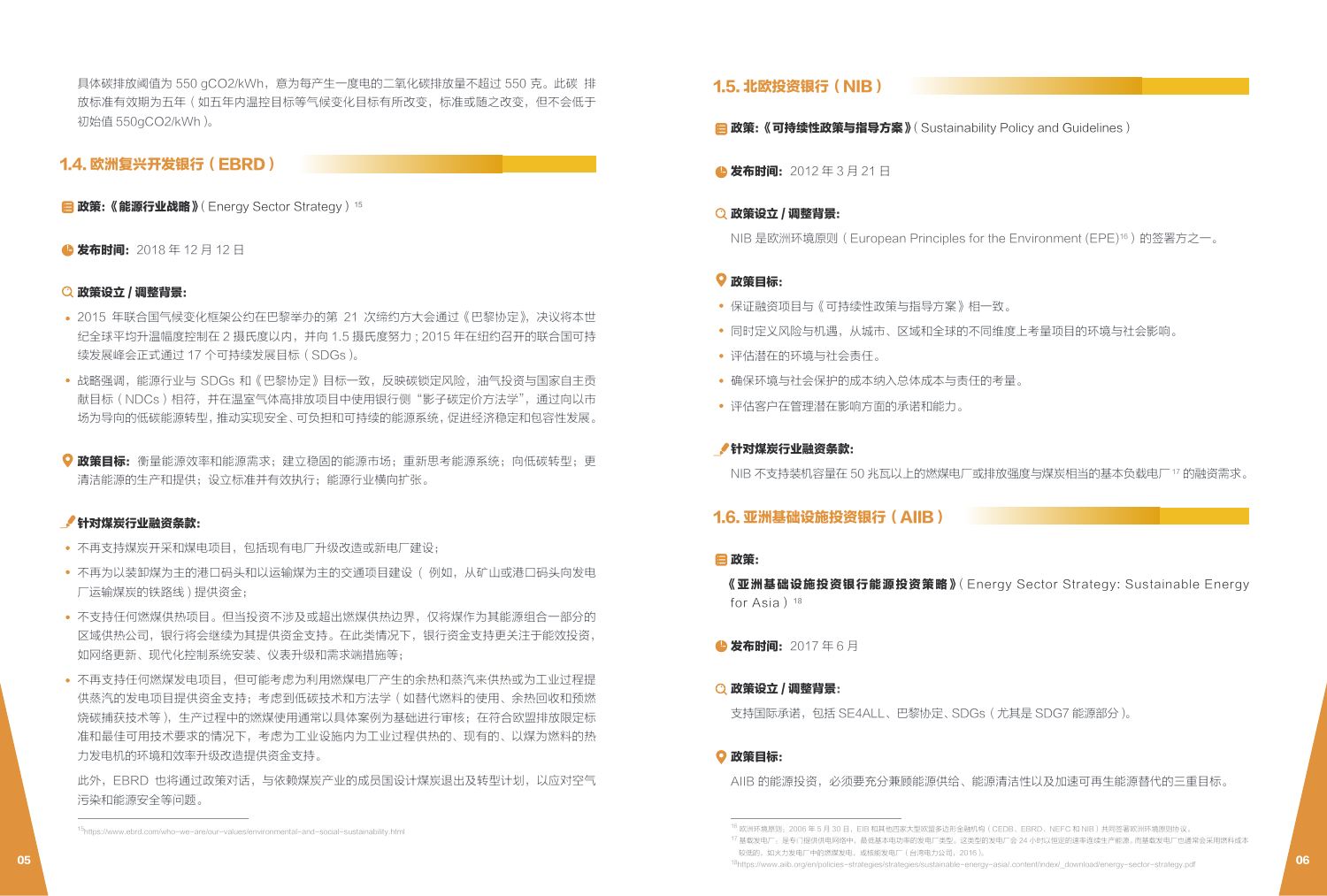# 针对煤炭行业融资条款:

低碳排放的燃油和燃煤电厂仅在以下几种情况将获得资金支持:

- 项目将取代现有更低效的产能;
- 项目对完善电力系统建设并提升其可靠性是不可或缺的;
- 该地区不存在可行的或经济上可负担的替代方案,特别是在低收入国家。

# 评估指标:

AIIB 以附件形式提出一个项目的投入产出框架,并尝试纳入具体指标。

此外,新开发银行(NDB)于 2018 年 7 月重申,依然优先选择为可再生能源基础设施提供资 金支持。即使尚未正式发布与煤炭相关的投融资政策,但 NDB 目前支持的 23 个基础设施项目, 无一属于煤炭行业。 <sup>07</sup> 2

# 国际协定中煤炭业融资相关规定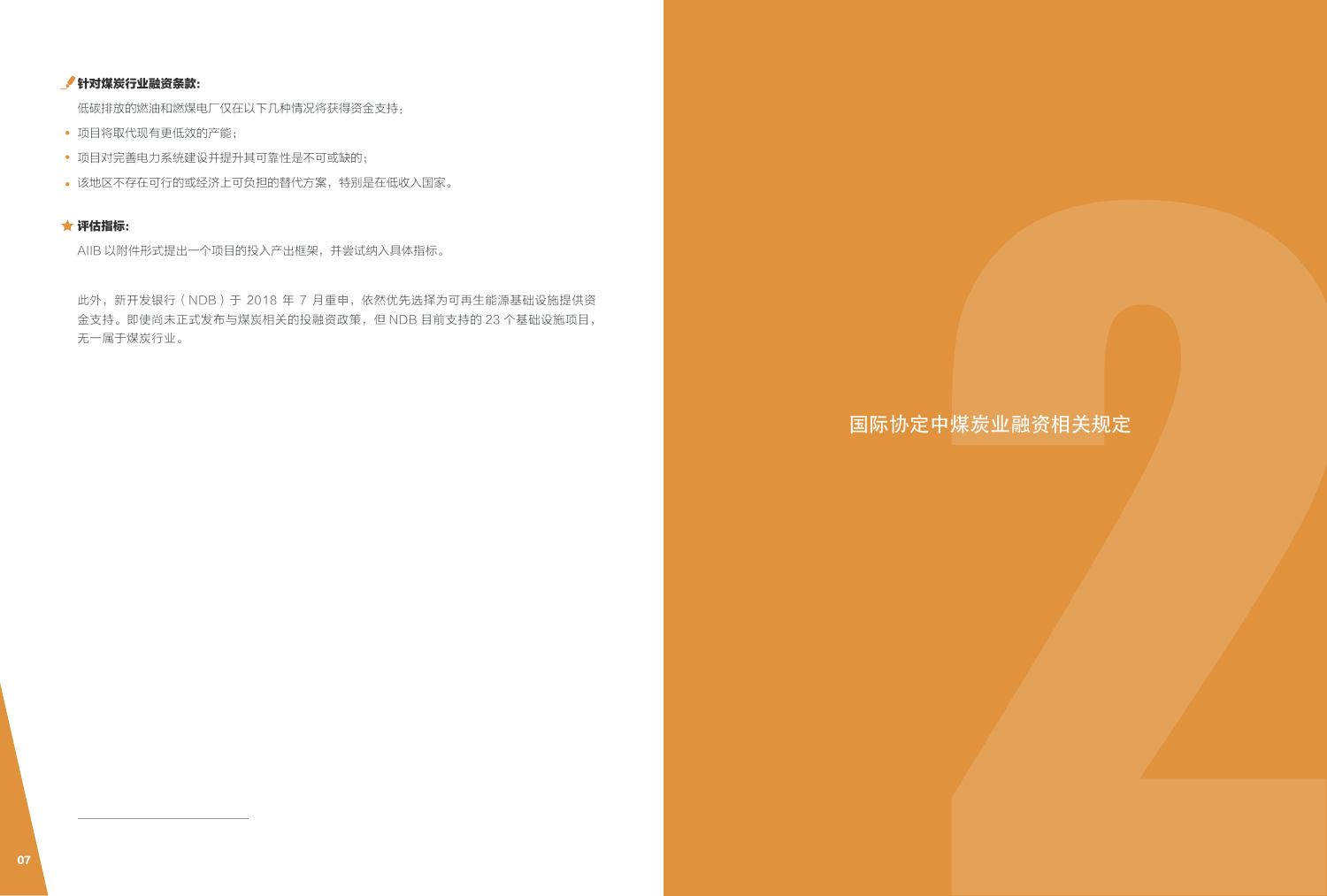双多边以及区域的气候协定对政府和金融机构实现气候目标具有指引和保障作用。金融机构在设 立自身环境和社会标准,以及行业政策时,相关国际协定和国际准则可作为其设立项目绩效审查 门槛的参考。

### 2.1. 经济合作与发展组织(OECD)《官方支持出口信贷安排》

■协议:《官方支持出口信贷安排》19

**4 协议发布时间:** 2015 年 11 月 18 日

A. 参加方:美国、欧盟、加拿大、澳大利亚、日本、韩国、新西兰、挪威和瑞士

#### Q 背景:

为《巴黎协定》总目标的达成做铺垫。于 2017 年 1 月 1 日正式生效,计划以增强目标为基础,在 2019 年进行强制性审查。

#### 针对煤炭行业融资条款:

- 新协议将燃煤电站分为大型 (50 万千瓦及以上)、中型 (30 万千瓦至 50 万千瓦) 和小型 (30 万 千瓦以下)三种,将发电技术分为超超临界、超临界和亚临界三种,并对项目所在国根据其发展水 平进行区分,分别制定不同的规则。
- 鼓励燃煤电站的进出口双方实现从低能效技术向高能效技术的转变,取消了对超大型和亚临界燃 煤电站的支持,允许为贫穷发展中国家的小型亚临界燃煤电站项目、面临能源危机国家的中型超 临界燃煤电站项目提供支持。但相关限制不适用于任何装备了可运行的碳捕获和存储装置的燃煤 电厂。
- 该协议设定了强制性的内置审议程序,将根据气候变化领域的科研报告、电力技术的新发展以及进 出口国的国内政策框架变化对协议内容做进一步调整。参与谈判的各方呼吁其他的出口信贷提供者 将新协议作为政策参考。20

# 2.2. 北欧五国与美国联合声明 21

#### ■协议:《北欧五国与美国联合声明》22

**+ 协议发布时间:** 2013年9月4日

A. 参加方: 丹麦、芬兰、冰岛、挪威、瑞典和美国

#### Q 背景:

该声明为 2015 年 UNFCCC 达成一致的气候协议做出铺垫。气候变化是人类未来经济发展和生 活水平提高所面临的最大挑战之一,北欧五国将与美国联合应对气候变化和保护北极圈。

#### 针对煤炭行业融资条款:

将停止在海外资助建设新的燃煤电厂(适用于多边开发性银行和双边金融机构),特殊情况除外。

### 2.3. 中美元首气候变化联合声明

#### 日 协议:《中美元首气候变化联合声明》

**● 协议发布时间:** 2015 年 9 月 26 日和 2016 年 3 月 31 日<sup>23</sup>

▲ 参加方: 中国和美国

#### **Q 背景:**

中美双方一致认为气候变化是人类社会目前所面临最重大的挑战之一,并希望通过国内政策,推动 气候行动,实现低碳经济发展。

#### 针对煤炭行业融资条款:

中美双方承诺将运用公共资源优先资助并鼓励逐步采用低碳技术。美国除最贫穷国家以外,已终止 向新建传统煤电厂提供公共融资,中国承诺将强化绿色低碳政策规定,以严控公共投资流向国内外 高污染、高排放项目。2016 年的中美元首气候变化联合申明指出,自 2015 年联合申明第一次发布 以来,美国在经济合作与发展组织框架下推动制订了第一套利用出口信贷支持燃煤电厂的多边标准, ● 物産業制度、2015年11月19日<br>
全国鉄、サイドが、1922、1937、1947年12、1947、1947、1947年12、1947年12、1948、1948年12、1948年12、1948年12、1948年12、1948年12、1948年12、1948年12、1948年12、1948年12、1948年12、1948年12、1948年12、1948年12、1948年12、1948年12、1948年12、1948年12、194

<sup>19</sup>http://www.oecd.org/newsroom/statement-from-participants-to-the-arrangement-on-officially-supported-export-credits.htm 20http://www.ccpit.org/Contents/Channel\_3876/2015/1120/504589/content\_504589.htm

<sup>&</sup>lt;sup>21</sup> 联合申明由北欧五国和美国于 2013 年 9 月发布。2013 年 11 月,英国也通过与美国联合申明,申明与美国在煤电投资方面的相同立场。

<sup>22</sup>https://obamawhitehouse.archives.gov/the-press-office/2013/09/04/joint-statement-kingdom-denmark-republic-finland-republic-iceland-kingdo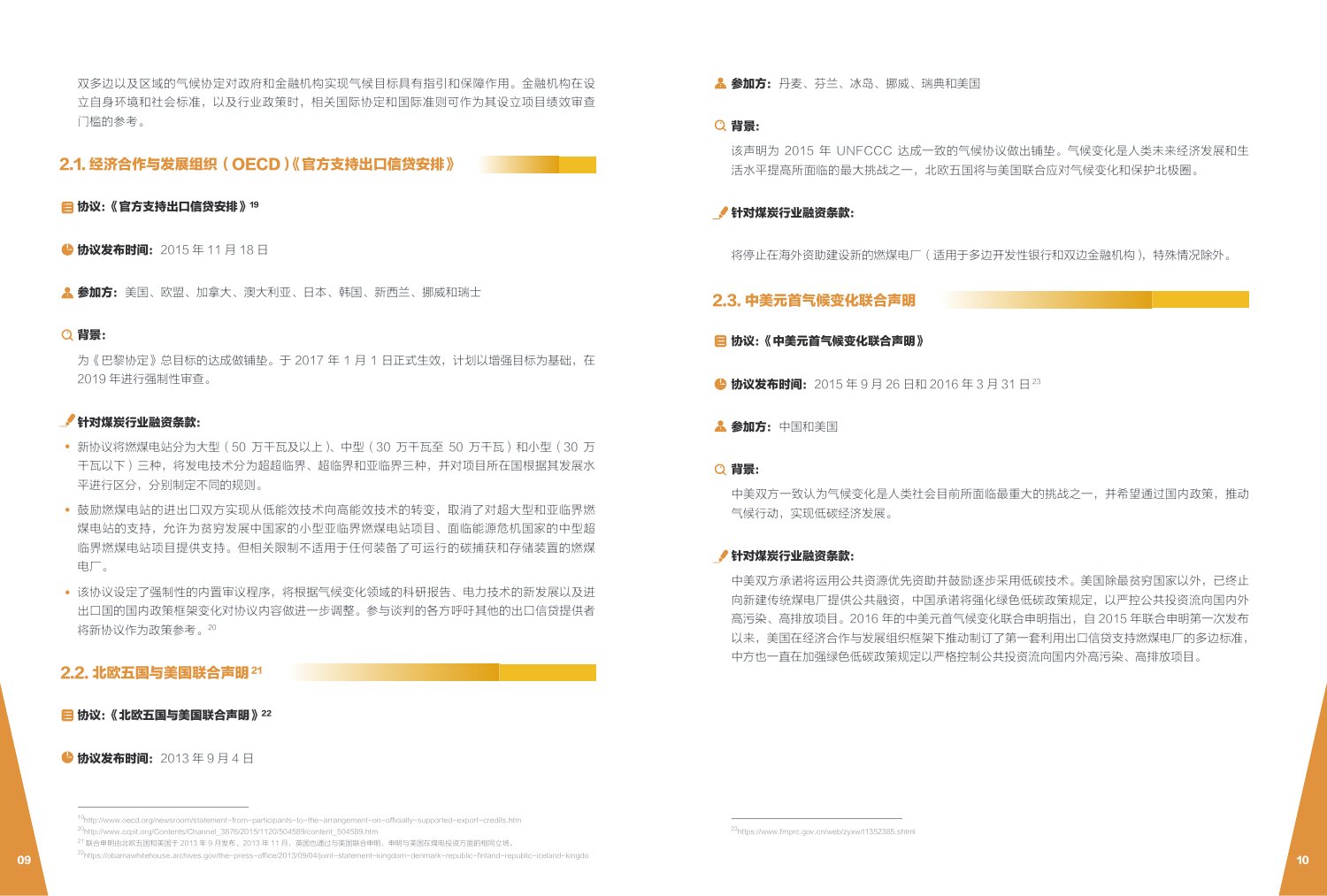公共资金承担着服务于国民经济发展、扶持经济"瓶颈"行业发展和国家政策性目标的责任。从满 足国家电力需求、出口贸易和国际援助等多方角度来看,国家公共性资金对私营资金的注入具有引 导与撬动作用。能源电力基础设施建设对国家经济社会发展极其重要,必然也是国家公共资金重点 服务的行业之一,因此公共资金的流向和相关投融资政策对控制或退出煤炭行业融资、实现可持续 发展目标而言至关重要。同时,各国的开发和政策性银行、出口信贷保险类机构以及财政性支持在 一定程度上为境外投资企业提供了资金融通、收结汇便利和避险的功能。在国际应对气候变化的背 景下,此类金融机构被赋予了推动清洁能源转型、实现负责任和可持续的投资,以及开发和创新绿 色金融产品的使命。

| 下表整理了 G20 国家中, 国民生产总值排名前十国家的政策 / 开发性银行或出口信贷机构对于煤炭<br>行业融资的相关规定和标准。<br>提及国际<br>气候协议<br>文件性质 发布<br>文件目标<br>煤与煤相关政策<br>国家  机构名称  性质   文件<br>/准则<br>1. 项目在地国家非国际开发协会援助国家<br>的高排放电力项目必须引入"碳捕捉与储<br>美国进出口<br>存技术",并将二氧化碳排放量控制在每<br>银行<br>2017<br>《官方支持<br>出口 《环境与社会<br>环境社会<br>05<br>出口信贷<br>度电 500 克以内。<br>(Export-<br>信贷 尽职调查程序<br>美国<br>二十国集团 (G20) 国家公共性资金<br>(最新<br>2. 项目在地国家为国际开发协会援助国家<br>指导方针<br>安排》<br>Import<br>机构 与指导方针》<br>的高排放电力项目,需在使用可行的、成<br>Bank of<br>修订)<br>赤道原则<br>本效益好的技术手段,保证项目运行时能<br>the US)<br>对煤炭行业融资的规定<br>够减少减少温室气体排放。<br>中国进出口银行作为政策性金融机构,<br>一直高度重视履行环境保护和社会责任,<br>政策性《中国进出口<br>中国进出口<br>银行绿色<br>中国<br>积极通过提供绿色金融服务,发挥政策<br>金融<br>* 无具体煤炭融资叙述<br>银行<br>机构 金融白皮书》<br>性金融的弥补、导向和调节作用,推动<br>中国及全球的绿色、可持续发展。<br>日本国际 日本国际<br>《官方支持<br>协力银行<br>* 无具体煤炭融资相关叙述<br>日本<br>协力银行<br>出口信贷<br>$\left(\right.$ JBIC $\right)$<br>(JBIC)<br>安排》<br>在重审燃煤电厂融资标准的基础上,<br>KfW 在原有基础上提高了相关标准。除<br>以下条件外不支持燃煤电厂项目。<br>新建项目:<br>1. 设备的单位功率大于 500 兆瓦时, 需<br>要设计电力增效技术,生产过程中保证<br>使用褐煤 43% 和无烟煤 44%。<br>2. 设备的单位功率小于500 兆瓦时,需<br>要将能效提高到区域平均水平以上,并<br>德国复兴<br>《德国复兴<br>国家<br>《官方支持<br>此政策旨在支持能源的可持续发展,<br>在区域内排名前 25%。同时必须预先计<br>2015<br>银行燃煤<br>行业<br>信贷银行<br>关注环境保护,气候变化和能源供<br>德国<br>政策性<br>出口信贷<br>划配备碳捕捉与封存设施。<br>指导方针<br>0317<br>集团<br>电厂融资<br>银行<br>安排》<br>应可靠性。<br>(KfW Group)<br>指导方针》<br>改造项目:<br>项目采用的技术和措施能在实质上提升<br>燃煤厂的生态足迹。<br>不论是新建或现有的燃煤厂,都要考量<br>其是否符合所在地区和国家的环境和气<br>候变化标准。非 OCED 和非欧盟成员<br>国家的项目需要符合国际性的碳排放标<br>准 (例如世界银行或欧盟)。 |  |  | 色金融产品的使命。 |  |  |  |  |
|-----------------------------------------------------------------------------------------------------------------------------------------------------------------------------------------------------------------------------------------------------------------------------------------------------------------------------------------------------------------------------------------------------------------------------------------------------------------------------------------------------------------------------------------------------------------------------------------------------------------------------------------------------------------------------------------------------------------------------------------------------------------------------------------------------------------------------------------------------------------------------------------------------------------------------------------------------------------------------------------------------------------------------------------------------------------------------------------------------------------------------------------------------------------------------------------------------------------------------------------------------------------------------------------------------------------------------------------------------------------------------------------------------------------------------------------------------|--|--|-----------|--|--|--|--|
|                                                                                                                                                                                                                                                                                                                                                                                                                                                                                                                                                                                                                                                                                                                                                                                                                                                                                                                                                                                                                                                                                                                                                                                                                                                                                                                                                                                                                                                     |  |  |           |  |  |  |  |
|                                                                                                                                                                                                                                                                                                                                                                                                                                                                                                                                                                                                                                                                                                                                                                                                                                                                                                                                                                                                                                                                                                                                                                                                                                                                                                                                                                                                                                                     |  |  |           |  |  |  |  |
|                                                                                                                                                                                                                                                                                                                                                                                                                                                                                                                                                                                                                                                                                                                                                                                                                                                                                                                                                                                                                                                                                                                                                                                                                                                                                                                                                                                                                                                     |  |  |           |  |  |  |  |
|                                                                                                                                                                                                                                                                                                                                                                                                                                                                                                                                                                                                                                                                                                                                                                                                                                                                                                                                                                                                                                                                                                                                                                                                                                                                                                                                                                                                                                                     |  |  |           |  |  |  |  |
|                                                                                                                                                                                                                                                                                                                                                                                                                                                                                                                                                                                                                                                                                                                                                                                                                                                                                                                                                                                                                                                                                                                                                                                                                                                                                                                                                                                                                                                     |  |  |           |  |  |  |  |
|                                                                                                                                                                                                                                                                                                                                                                                                                                                                                                                                                                                                                                                                                                                                                                                                                                                                                                                                                                                                                                                                                                                                                                                                                                                                                                                                                                                                                                                     |  |  |           |  |  |  |  |

# 二十国集团 (G20) 国家公共性资金 对煤炭行业融资的规定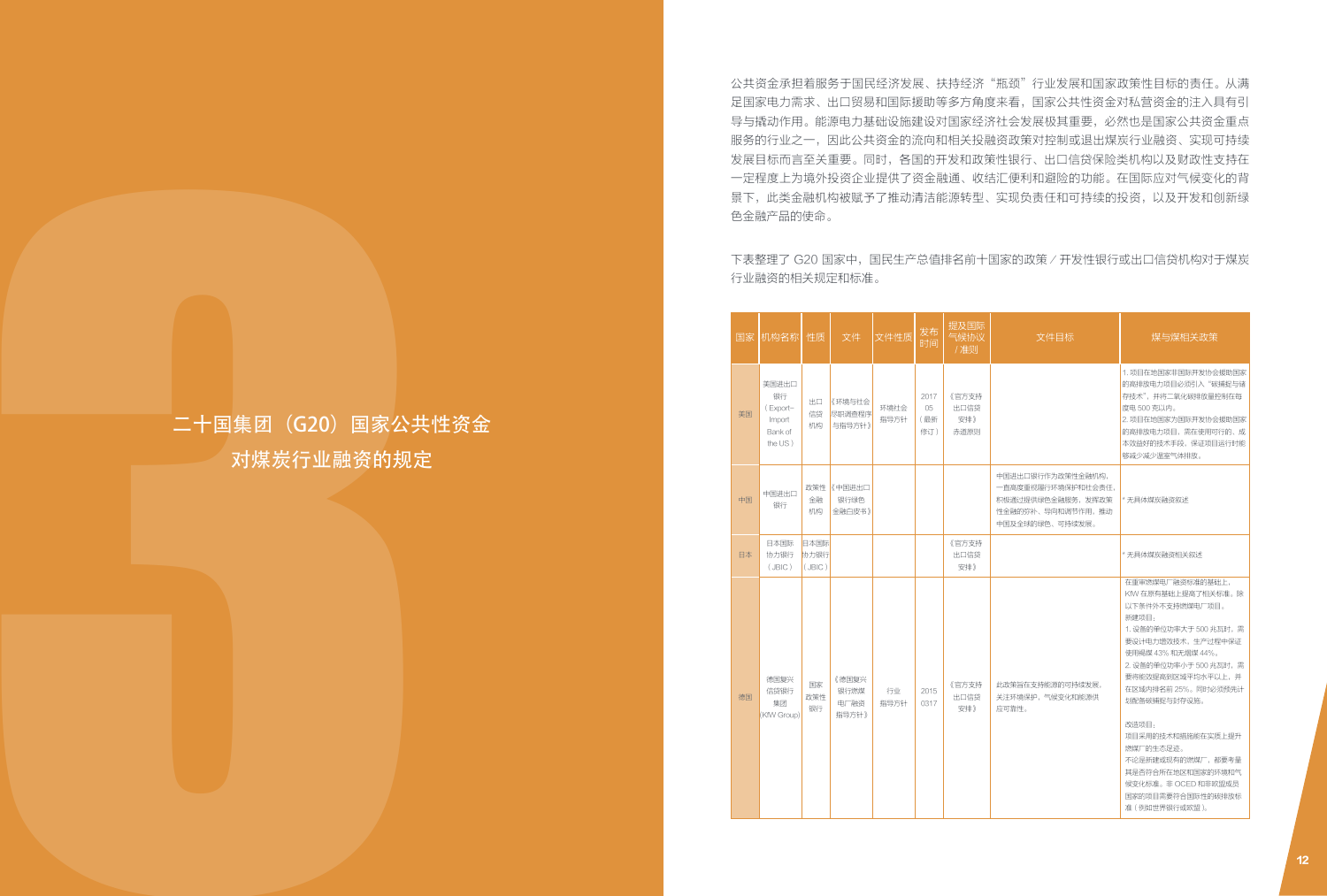| 接上表 |                                  |                      |                                   |                     |              |                              |                                                                                                                                                                                                                                                                                                                                                                                                                                                                                                                                                                                                                                                                                                                                                                                                |                |
|-----|----------------------------------|----------------------|-----------------------------------|---------------------|--------------|------------------------------|------------------------------------------------------------------------------------------------------------------------------------------------------------------------------------------------------------------------------------------------------------------------------------------------------------------------------------------------------------------------------------------------------------------------------------------------------------------------------------------------------------------------------------------------------------------------------------------------------------------------------------------------------------------------------------------------------------------------------------------------------------------------------------------------|----------------|
| 英国  | 英国央行<br>(Bank of<br>England)     | 国有<br>银行             | 《工作论文<br>- 气候变化<br>对央行的<br>影响》    | 工作论文                | 2016<br>05   |                              | * 无具体煤炭融资相关叙述                                                                                                                                                                                                                                                                                                                                                                                                                                                                                                                                                                                                                                                                                                                                                                                  |                |
| 法国  | 法国开发署<br>(AFD)                   | 政策性<br>金融<br>机构      | "法国开发署<br>就双边开发<br>性金融发表<br>事先声明" |                     | 2013<br>0310 |                              | 约束煤炭的双边开发性金融。                                                                                                                                                                                                                                                                                                                                                                                                                                                                                                                                                                                                                                                                                                                                                                                  |                |
| 印度  | 印度工业<br>开发银行<br>$($ IDBI $)$     |                      |                                   |                     |              |                              | * 无具体煤炭融资相关叙述                                                                                                                                                                                                                                                                                                                                                                                                                                                                                                                                                                                                                                                                                                                                                                                  |                |
| 意大利 | 意大利出口<br>信贷和金融<br>保险公司<br>(SACE) | 出口<br>信贷<br>金融<br>机构 |                                   |                     |              | 《官方支持<br>出口信贷<br>安排》         | * 无具体煤炭融资相关叙述                                                                                                                                                                                                                                                                                                                                                                                                                                                                                                                                                                                                                                                                                                                                                                                  |                |
| 巴西  | 巴西国家<br>开发银行<br>(BNDES)          | 国家<br>开发性<br>银行      | 《热电厂<br>投资环境<br>评价标准》             | 项目筛选 2016<br>评价标准   | 1004         | 巴黎协定                         | 对燃煤电厂提出技术和碳排放的标准:<br>1. 配备控制碳排放的设施。<br>2. 燃煤电厂 (NO2 和 SO2) 排放密度<br>分别不得超过 400mg/Nm <sup>3</sup>                                                                                                                                                                                                                                                                                                                                                                                                                                                                                                                                                                                                                                                                                                | 商业银行现行煤炭业投融资政策 |
| 加拿大 | 加拿大出口<br>发展局<br>(EDC)            | 出口<br>信贷<br>金融<br>机构 | 《环境和社会<br>风险管理<br>框架》             | 环境社会   2017  <br>框架 | 01           | 赤道原则<br>《官方支持<br>出口信贷<br>安排》 | 1. 从 2017 年一月开始, EDC 将不再<br>投资赤道原则指定国的新建燃煤电厂<br>项目,除非后者装备了可运行的碳收集<br>1. 鼓励各利益相关方 (政府、金融机构<br>和存储装置。<br>和企业等)避免加剧气候变化的活动。<br>2. 对于非指定国家的新建燃煤发电项<br>2. 理解并向客户普及碳与气候变化可能<br>目, 除符合《经合组织燃煤发电理解》<br>带来业务上的潜在风险和机遇。<br>(OECD Sector Understanding on<br>3. 评估项目层面的气候变化风险,保证<br>Coal-Fired Electricity Generation ).<br>项目在减缓和适应气候变化方面的技术<br>《国际金融公司性能标准》(IFC<br>支持和财政措施是可行并具备成本效益。<br>Performance Standards)和《世界<br>4. 要求项目参考《温室气体议定书》<br>银行环境,健康和安全指导方针》<br>(GHG Protocol) 的方法论, 并根据国<br>(World Bank environmental, health<br>际金融公司(IFC)的排放绩效标准提供<br>and safety guidelines)低排放要求以<br>温室气体排放估算。<br>外的项目, EDC 一律不做投资考虑。<br>5. 促进加拿大环境类产品和服务的出口,<br>3. 以上条例对使用自备燃煤发电厂的<br>通过EDC的环境出口项目<br>工业项目融资同样生效。<br>(EnviroExports Program)支持加拿大<br>4. 对于已有的燃煤电厂,EDC 会且只<br>本土环境产业发展。<br>会在相应设备现代化和低碳化方面提<br>供支持。 |                |
|     |                                  |                      |                                   |                     |              |                              |                                                                                                                                                                                                                                                                                                                                                                                                                                                                                                                                                                                                                                                                                                                                                                                                |                |
|     |                                  |                      |                                   |                     |              |                              |                                                                                                                                                                                                                                                                                                                                                                                                                                                                                                                                                                                                                                                                                                                                                                                                |                |
|     |                                  |                      |                                   |                     |              |                              |                                                                                                                                                                                                                                                                                                                                                                                                                                                                                                                                                                                                                                                                                                                                                                                                |                |
|     |                                  |                      |                                   |                     |              |                              |                                                                                                                                                                                                                                                                                                                                                                                                                                                                                                                                                                                                                                                                                                                                                                                                |                |
|     |                                  |                      |                                   |                     |              |                              |                                                                                                                                                                                                                                                                                                                                                                                                                                                                                                                                                                                                                                                                                                                                                                                                |                |

# 商业银行现行煤炭业投融资政策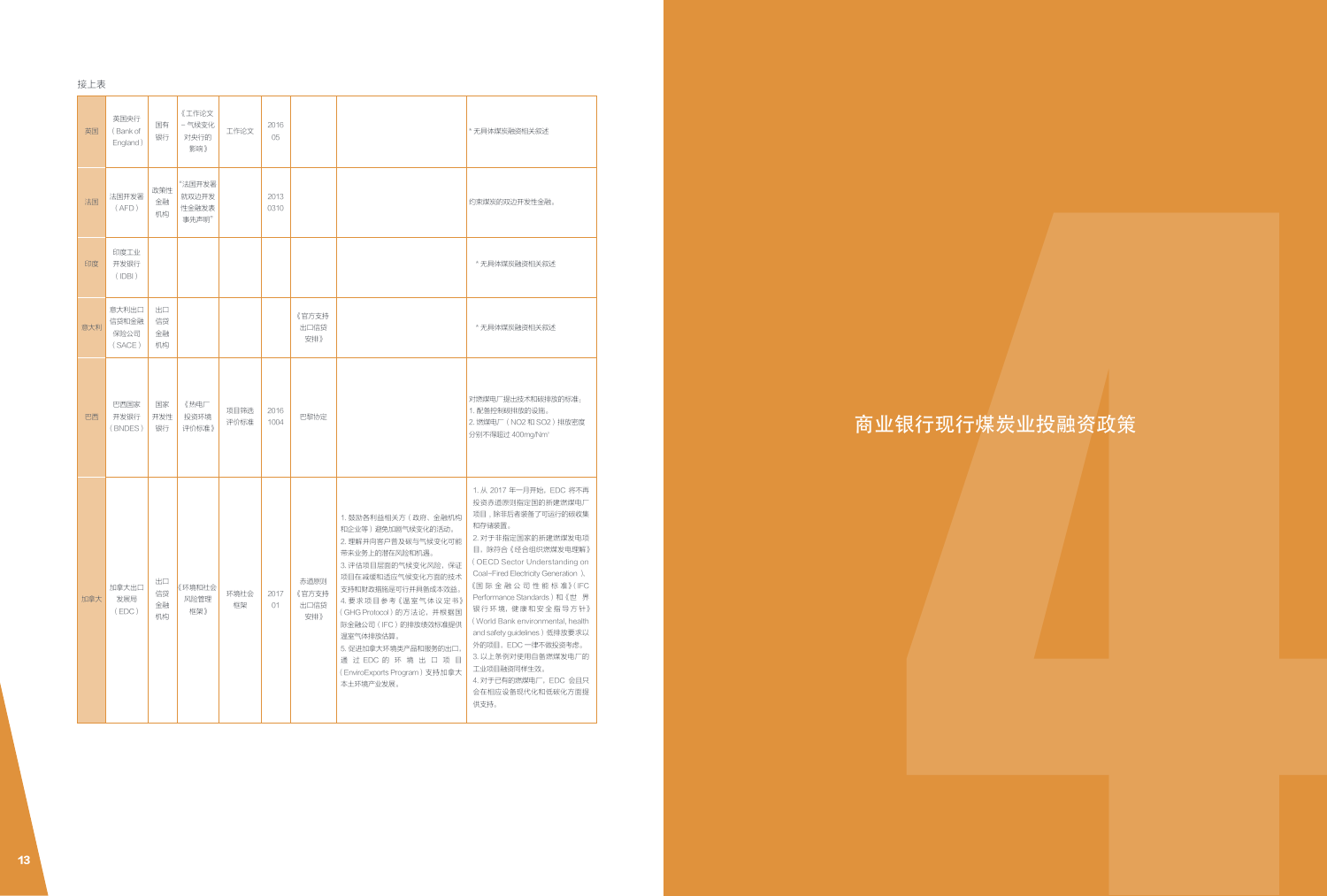| 时间                        | 银行                           | 煤炭融资相关条款                                                                                                                                                                                                                                                                                                                                                                                                                                                                                                                            | 文件                      | 文件目标 /国际承诺                                                                                                              |  |
|---------------------------|------------------------------|-------------------------------------------------------------------------------------------------------------------------------------------------------------------------------------------------------------------------------------------------------------------------------------------------------------------------------------------------------------------------------------------------------------------------------------------------------------------------------------------------------------------------------------|-------------------------|-------------------------------------------------------------------------------------------------------------------------|--|
| 行业政策                      |                              |                                                                                                                                                                                                                                                                                                                                                                                                                                                                                                                                     |                         |                                                                                                                         |  |
| 2017年3月31日通过              | 瑞士信贷银行<br>(Credit Suisse)    | · 不支持对新煤矿开采项目融资。<br>• 不支持高收入经合组织成员国新建燃煤厂, 除非其采用碳捕捉与封存设施。<br>• 不支持其他经合组织国家新建燃煤厂, 除非使用超超临界蒸汽发电技术。<br>• 煤电项目审查需客户提供:社会与环境影响评价报告、行动计划和 / 或尽职调查、气候变化替代方案分析、排放绩效报<br>告和公众磋商计划。                                                                                                                                                                                                                                                                                                                                                            | 政策以及指导原则汇总<br>(提及水电、核电) | 政策目标包括:<br>・保护环境。<br>・保障劳工健康与安全。<br>・通过磋商和信息公开保证公众参与。                                                                   |  |
| 2017年1月25日发布              | 法国巴黎银行<br>(BNP Parisbas)     | • 不以任何方式支持任何地区的煤电项目,除非项目采用了碳捕捉与封存技术,对此类项目会进行严格的社会与环境审查。<br>· 将向具备以下条件的煤电企业提供援助:<br>★ 开发混合发电, 并由此减少发电厂中的煤炭发电份额。<br>★ 提供并公开其安全记录 (作业事故, 设施等)。<br>★提供并公开以下环境数据: SO2、NOX、PM、CO2 和煤尘的排放,以及耗水量和废弃物处理方案。<br>• 银行发展新客户时将不考虑营业额涉煤超过 50% 的企业或机构。                                                                                                                                                                                                                                                                                              | 火电行业政策                  | ・重视煤电项目的环境和社会影响。<br>・建立负责任投资的指导原则。                                                                                      |  |
| 2017年1月16日发布              | 荷兰合作银行<br>(Rabobank)         | · 直接融资排除名单:<br>★燃煤勘探、提炼和生产。★煤电厂。★燃煤相关的贸易。★煤电贸易占营业额 20% 以上的企业。★冶金用煤除外。                                                                                                                                                                                                                                                                                                                                                                                                                                                               | 提炼工业政策                  | • 支持《巴黎协定》,协助气候变化行动。                                                                                                    |  |
| 2016年11月9日发布<br>2018年7月24 | 汇丰银行<br>(HSBC)               | 对于以下采矿项目不予提供金融类服务:<br>★新建采矿项目。<br>★在非原项目地区扩建的采矿项目或相关设施。<br>★ 位于美国阿巴拉契亚山脉中部, 采用 MTR 或其消费者依赖于 MTR 的采矿项目。<br>为支持客户低碳转型,银行将确保其持续获得用于投资更高效技术和降低温室气体排放的资金:<br>★ 不再支持煤炭、油、天然气发电厂的建设。<br>★为了适当平衡当地人道主义和低碳转型需求,在满足一定条件的基础上,考虑为孟加拉国、印度尼西亚和越南的新<br>建火电项目提供资金支持。这些条件包括:1)在独立分析的基础上,确定该国无其他合理的可替代能源;2)电厂碳<br>强度低于 810gCO2/kWh; 3) 项目财务结算可于 2023年12月 31日前完成。<br>★继续为承诺持续改进能源可持续发展的客户提供企业贷款和资本市场交易服务。<br>此外, 汇丰将对煤电项目实施额外的尽职调查要求, 具体如下:<br>★ 满足上述豁免条件的新建煤申项目。<br>★拥有装机容量超过 3000MW 煤电投资组合的客户,且计划在高收入或高于中等收入国家开发或收购新建煤电厂,<br>或过去三年总的或煤电投资组合碳强度呈上升趋势。 | 采掘和冶金行业政策<br>能源政策       | ・协助客户尽可能向低碳转型。<br>・助力《巴黎协定》总目标的实现。                                                                                      |  |
| 2016年10月发布                | 法国兴业银行<br>(Société Générale) | · 以 2015 年为基准, 截止 2020 年投资组合中采煤行业占比将被减少 14%。<br>· 要求采矿行业客户根据国际采矿及金属协会(IMCC)的十项原则出台环境与社会影响管理政策。<br>• 银行将拒绝向在美国阿巴拉契亚山脉中部大幅度采用 MTR 的采煤项目提供任何金融产品或服务。<br>· 满足以下任意条件的企业, 将不考虑将其作为目标客户:<br>★ 超过 95% 的营业额与煤炭的采掘、运输或燃煤发电相关。<br>★ 所在集团有超过 50% 的营业额与煤炭的采掘、运输或燃煤发电相关。<br>★ 所在集团有超过 50% 的营业额由煤电或包含 50% 以上装机容量为煤电的混合发电项目组成。                                                                                                                                                                                                                      | 采掘行业政策                  | ・ 银行承诺将在决策环节对客户进行环境社会<br>影响评价。<br>・ 协助客户树立并实现可持续标准和目标。<br>• 如出现不符合可持续标准或无法遵守可持续目标<br>的情况,银行将对此类客户采取相应措施。                |  |
| 2017年1月发布                 | 法国兴业银行<br>(Société Générale) | 煤电相关行业客户应采用最高标准的环境与社会保障措施。包括提出减排战略规划,量化减排目标,保证温室气体排<br>放的信息公开;针对项目过程,开展水风险评价;出台并实施环境社会影响控制政策。                                                                                                                                                                                                                                                                                                                                                                                                                                       | 火电行业政策                  | • 为实现《巴黎协定》设立的两度温控目标,煤电<br>作为主要 GHG 排放来源,必须进行控制。<br>• 银行承诺减少对煤电的资金支持和金融服务。<br>· 针对煤电项目的融资和金融服务,银行将采用最高标<br>准的社会与环境影响评价。 |  |

24https://www.hsbc.com/search-results?q=COAL&site=EGGHSBC002&page=1&take=10

 $\sim$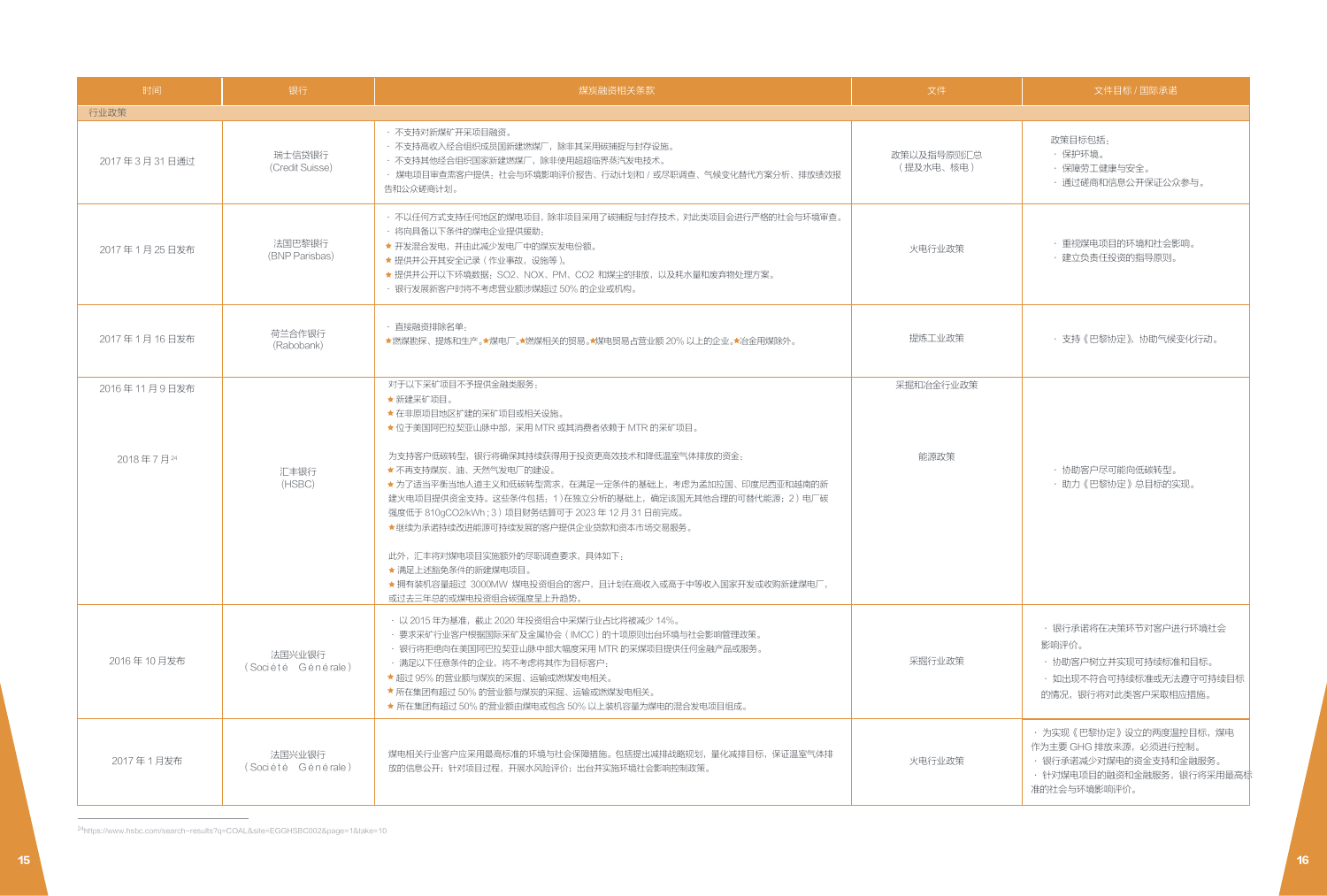|                                                                        |                             | · 银行拒绝对运用 MTR 方式采煤的项目融资。                                                                                                                                                                                                                                                                                                |                             |                                                                                    |
|------------------------------------------------------------------------|-----------------------------|-------------------------------------------------------------------------------------------------------------------------------------------------------------------------------------------------------------------------------------------------------------------------------------------------------------------------|-----------------------------|------------------------------------------------------------------------------------|
|                                                                        | 苏格兰皇家银行集团<br>(RBS)          | · 银行拒绝对使用 MTR 方式在美国阿帕拉契亚采煤的大型煤炭生产企业融资。<br>· 针对超过 65% 营业额来自煤炭采掘、储存和运输的煤矿公司, 不予融资。<br>• 不对高收入经合组织成员国能效水平低于 35% 新建煤电项目进行融资;<br>· 对于非高收入经合组织成员国,新建煤电项目融资门槛为能效高于 28%。<br>新发布政策涵盖采矿、电力和油气部门,银行将不为下述项目提供资金支持 (此处只摘取与涉煤行业相关的内容).<br>★ 新建煤电项目。<br>★ 新建煤矿项目。<br>此外, RBS 也收紧了涉煤企业的一般贷款限制, 将不再为以下公司提供资金支持:<br>★ 收入的 40% 来自于煤炭的采矿公司。 | 煤矿和冶金行业政策<br>电力行业政策<br>能源政策 | · 支持《赤道原则》与《联合国全球契约》                                                               |
| 2017年6月更新并发布<br>2015年12月发布                                             | 摩根士丹利银行<br>(Morgan Stanley) | ★ 发电总量超过 40% 的电力公司。<br>• 未来融资将排除以下项目或企业。<br>· 采用 MTR 方式采矿的项目。<br>· MTR 采煤量超过年度限额的企业。<br>· 美国和其它发达国家的煤电新建或扩建项目, 除非项目采用碳捕捉与封存技术并实现碳中和。<br>• 发展中经济体地区的新建煤电项目, 除非项目实现升级或通过银行高层批准。                                                                                                                                           | 煤炭政策声明                      | · 通过提高替代能源的经济实惠性和竞争力, 减少<br>温室气体排放,从而减少气候风险。                                       |
|                                                                        |                             | · 银行不支持高收入经合组织成员国的新建煤电项目。此外,银行仅对使用 IEA 或 IFC 规定的高能效低排放技术的新建                                                                                                                                                                                                                                                             |                             | 政策目标:                                                                              |
| 2017年3月10日                                                             | 瑞士联合银行集团<br>(UBS)           | 煤电厂进行融资考虑。<br>• 对于其他交易形式,银行仅支持具备减少煤炭依赖战略或使用国际认可的温室气体排放标准的现有煤电厂的运营。                                                                                                                                                                                                                                                      | 环境和社会风险政策框架                 | 在向低碳经济转型的前提下,支持客户实现目标;<br>· 通过更加审慎的项目审查措施和标准助力应对气候变化。                              |
| 2016年3月7日                                                              | 摩根大通银行<br>(JPMorgan Chase)  | · 不支持新建采煤厂的项目融资或其他形式的资产专有性融资。<br>• 不支持经合组织成员国新建煤电厂的项目融资或其他形式的资产专有性融资,除非该煤电厂采用超超临界蒸汽发电技术。<br>• 对用于矿厂和工业公司煤炭生产的资金支持,银行将实施更高标准的尽职调查。<br>• 针对采用碳捕捉与封存技术的煤电厂,银行将分别根据个案情况考虑是否融资。                                                                                                                                              | 环境和社会政策框架                   | · 政策旨在通过支持国际原则,例如: 气候与能源对策<br>中心商业环保领导力委员会、《赤道原则》和《绿债原<br>则》等,加强环境与社会风险管理,实现负责任投资。 |
| 接上表<br>2018年5月对原有 (具体见上文)<br>的采矿和电力政策进行了更新25<br>环境社会框架<br>2016年3月11日发布 | 德意志银行<br>(Deutsche Bank)    | · 将不再向使用 MTR 方式且贡献于年 MTR 煤炭总产量的的美国采煤企业提供融资、咨询或企业并购服务。<br>· 不支持新建采煤项目的融资。                                                                                                                                                                                                                                                | 环境与社会政策框架                   | 支持《巴黎协定》                                                                           |

25https://www.rbs.com/rbs/news/2018/05/rbs-introduces-new-energy-financing-policies-to-support-low-carb.html?q=coal&brand=RBS\_ COM&section=rbs&enginekey=KMC4iXzhoghqGWug1xWC

26https://www.kbc.com/en/policies 17 Мартина, <u>постания и постания и постания и постания и постания и постания и постания и постания и постания и п</u>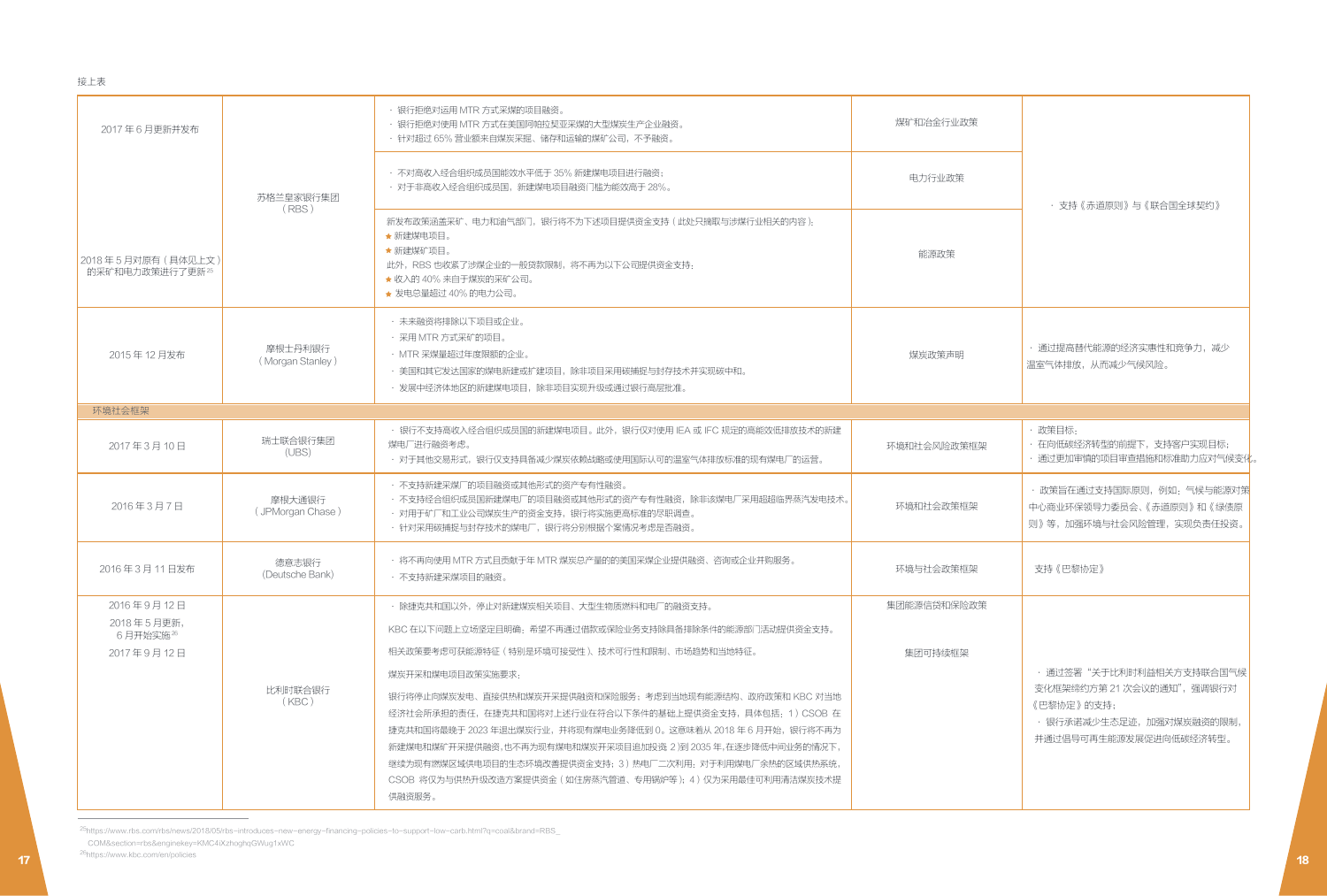接上表

| 2016年6月<br>2017年4月18日   | 美国合众银行<br>(US Bancorp)       | ・ 不以任何形式参与或支持新建采煤厂的项目融资或任何其他形式的资产专用性融资。<br>· 禁止对煤电厂提供直接项目融资, 或以任何形式涉及此类项目的建设。                                           | 环境责任政策                  | •致力于通过节约资源、保护社区和促进经济发展,<br>倡导社会可持续地进步。                                                                                                                                     |
|-------------------------|------------------------------|-------------------------------------------------------------------------------------------------------------------------|-------------------------|----------------------------------------------------------------------------------------------------------------------------------------------------------------------------|
| 银行声明                    |                              |                                                                                                                         |                         |                                                                                                                                                                            |
| 2016年11月27日             | 法国兴业银行<br>(Société Générale) | • 停止对所有地区煤电和相关基础设施融资,从 2017 年 1 月 1 日开始生效。<br>· 银行将按比例缩减对涉煤行业的大额贷款, 计划在 2020 年将煤电融资占电力行业融资比例降至 19%。                     | 银行声明<br>(提及可再生能源)       | • 支持两度温控目标;<br>· 为进一步推进《巴黎协定》的实施, 银行宣布不再蓄<br>意对煤电融资,并承诺助力发展可再生能源。                                                                                                          |
| 2017年1月31日<br>2018年5月27 | 德意志银行<br>(Deutsche Bank)     | 在原有政策基础上针对煤电做出调整,声明:<br>• 不再为新建采煤、煤电和 2018 年开始的相关基础设施项目提供借款。<br>· 逐步减少在采矿部门的业务。<br>• 不再为任何绿地煤炭相关基础设施项目提供融资,无论是新建还是现有工程。 | 银行声明<br>环境社会政策<br>框架    | · 德银在 2015 年 12 月与约 400 民间或商业组织签<br>署"巴黎行动誓言",表示对《巴黎协定》的支持,并<br>承诺协助全球实现两度温控目标。                                                                                            |
| 2016年7月22日              | 德国商业银行<br>(Commerzbank)      | ・不支持新建采煤项目融资。<br>· 不支持涉及 MTR 的项目融资。<br>・不支持新建煤电厂的项目融资。<br>・ 银行希望其德国能源供给行业客户在 2021 年底实现煤电在电力中占比减少至 30%。                  | 银行声明                    | · 签署《联合国全球契约》。<br>• 银行应在经济和社会政治方面履行负责任投资的义<br>务。                                                                                                                           |
| 2016年5月2日<br>2018年9月25日 | 渣打银行<br>(Standard Chartered) | ・不为新建的独立非专属热煤矿开采项目提供融资或融资咨询服务。<br>• 不直接投资任何地点的新建煤电厂项目,包括扩建项目。                                                           | 气候变化和能源立场申明<br>发电行业立场申明 | · 参与"碳披露项目"以及签署《温室气体议定书》<br>等自发性倡议,意味着银行愿意在气候变化治理和控<br>制温室气体排放方面有所行动。<br>・ 银行将在未来针对能源行业贷款提出新的气候风险<br>· 期望客户根据国际认可的方法学 (如温室气体议定<br>书)监测并每年公开报告温室气体排放,并恰当地设<br>置清晰的温室气体减排目标。 |
| 2016年6月4日发布             | 中国银行                         | * 无具体煤炭融资叙述                                                                                                             | 《中国银行绿色债券管理层声明》         | 将依据《绿色债券原则》,面向可再生能源、污染防<br>治、清洁交通、可持续水管理等项目发行绿色债券。                                                                                                                         |
| 2016年7月6日发布             | 中国工商银行                       | * 无具体煤炭融资叙述                                                                                                             | 《工行加入金融机构能源效率声明》        | 该行将以加入《金融机构能源效率声明》<br>(Statement by Financial Institutions on Energy<br>Efficiency)为契机,进一步积极践行绿色金融可<br>持续发展战略, 助力能效融资发展。                                                   |

27https://www.db.com/cr/en/docs/SRI\_presentation\_2018.pdf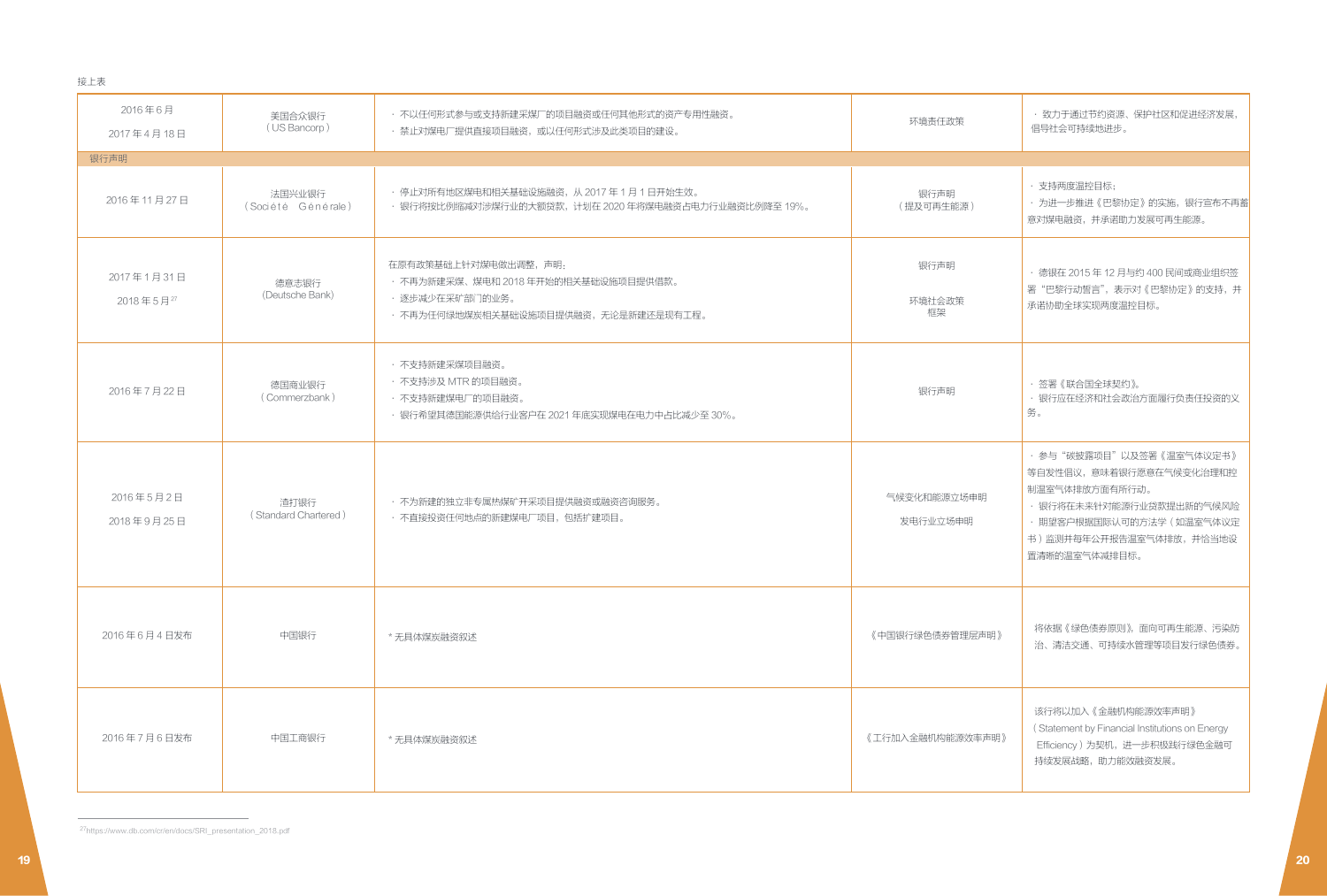中国作为一个负责任大国,在全球应对气候变化和国内能源转型及环境治理迫切需求的背景下,针 对煤炭的投融资也日益受到关注和讨论。近来年不仅政府出台了有关指导文件,各金融机构也纷纷 开始制定政策相应国家政策,并逐步意识到从源头上限制煤炭项目的投融资可以避免本机构可能面 临的环境社会风险及搁浅资产风险。本章总结了现有的中国金融机构针对煤炭行业投融资的相关政 策, 具体如下: 球应对气候变化和国内能源转型及环境治理迫切需求的背景下,针<br>和讨论。近来年不仅政府出台了有关指导文件,各金融机构也纷纷<br>逐步意识到从源头上限制煤炭项目的投融资可以避免本机构可能面<br>险。本章总结了现有的中国金融机构针对煤炭行业投融资的相关政

### 5.1 中国银行保险监督管理委员会

#### ■ 5.1.1 政策:

《绿色信贷指引》/《关于绿色信贷工作的意见》/《绿色信贷实施情况关键评价指标》

● 发布时间: 2012年2月24日 / 2013年2月7日 / 2014年6月 27日

#### 政策设立 / 调整背景:

贯彻落实《国务院"十二五"节能减排综合性工作方案》、《国务院关于加强环境保护重点工作的意见》 等宏观调控政策,以及监管政策与产业政策相结合的要求,推动银行业金融机构以绿色信贷为抓手, 积极调整信贷结构,有效防范环境与社会风险,更好地服务实体经济,促进经济发展方式转变和经 济结构调整。 ■ 5.5.41 AM:<br>
9 は44 AM: 22 AM: 22 AM: 22 AM: 22 AM: 22 AM: 22 AM: 22 AM: 22 AM: 22 AM: 22 AM: 22 AM: 22 AM: 22 AM: 22 AM: 22 AM: 22 AM: 22 AM: 22 AM: 22 AM: 22 AM: 22 AM: 22 AM: 22 AM: 22 AM: 22 AM: 22 AM: 22 AM: 22 AM

#### 政策目标:

促进银行业金融机构发展绿色信贷,加大对绿色经济、低碳经济、循环经济的支持,防范环境和社 会风险,提升自身的环境和社会表现,并以此优化信贷结构,促进发展方式转变。

#### 针对煤炭行业融资条款:

要求银行业金融机构根据国家环保法律法规、产业政策、行业准入政策等规定,建立并不断完善环 境社会风险管理的政策、制度和流程,明确绿色信贷的支持方向和重点领域,对国家重点调控的限 制类以及有重大环境和社会风险的行业制定专门的授信指引,实行有差别、动态的授信政策,实施 风险敞口管理制度。

要求银行业金融机构对存在重大环境和社会风险的客户实行名单制管理,要求其采取风险缓释措施, 包括制定并落实重大风险应对预案,建立充分、有效的利益相关方沟通机制等。

随后,在发布的《绿色信贷实施情况关键评价指标》中,将火力发电和煤炭开采及洗选列入应制定 信贷政策的行业,同时将煤炭开采列入 A 类项目,将火力发电和热力生产供应列入 B 类项目 。

# 中国金融机构煤炭业投融资相关政策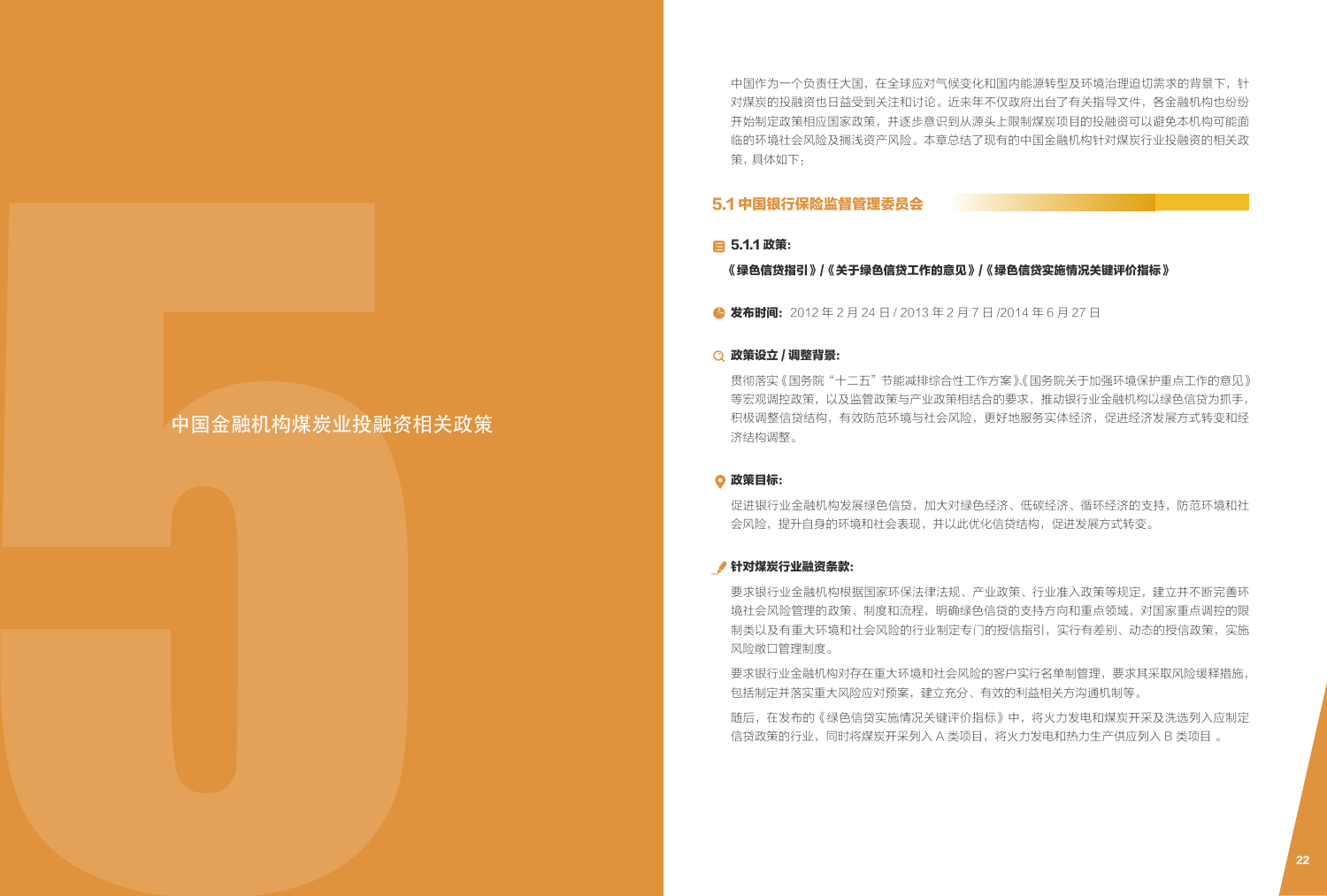### ■ 5.1.2 政策:《能效信贷指引》

#### ▲ 发布时间: 2015年1月

#### 政策设立 / 调整背景:

为深入贯彻落实中国节能环保政策要求,银监会先后发布了《节能减排授信工作指导意见》、《绿 色信贷指引》等政策。为进一步落实国家节能低碳发展战略,促进能效信贷持续健康发展, 积极支 持产业结构调整和企业技术改造升级,银监会与中国国家发展和改革委员会联合印发了《能效信 贷指引》(以下简称《指引》),鼓励和指导银行业金融机构积极开展能效信贷业务。这是继 2012 年《绿 色信贷指引》之后中国绿色信贷发展历程又一标志性事件,将引导更多的银行业金融机构进入绿 色信贷领域。

#### 政策目标:

"十二五"是我国经济结构战略性调整的关键时期,能源作为实体经济的重要产业之一,对我国经济 安全、国家安全至关重要。《指引》是贯彻落实国家政策要求的重要举措,有利于指导银行业金融机 构抓住商业机遇,有效开展能效信贷工作,以及进一步提升银行业金融机构产业服务水平。同时, 明确了能效信贷的重点服务领域和重点支持项目、可提供的信贷方式和风险控制手段,鼓励产品服 务创新,要求建立促进能效信贷推广和创新的激励约束机制,为银行机构进入能效信贷领域指明了 方向,并提供了有效的业务指导。

#### 针对煤炭行业融资条款:

政策原则中声明,银行业金融机构应明确能效信贷所涉及相关能效项目、用能单位和节能服务公司 的准入的具体要求,并在实际落实过程重谨慎考察申请者是否满足相关条件。

该指引明确规定了能效信贷服务领域及重点项目,将电力、煤炭纳入了重点领域"工业节能"部分; 同时,对能效项目做了明确的定义,即指通过优化设计、更新用能设备和系统、加强能源回收利用 等方式,以节省一次、二次能源为目的的能源节约项目。

<mark>目</mark> 5.1.3 政策:《绿色债券发行指引》28/《绿色债券支持项目目录》(2015 年版 ) <sup>29</sup>

● 发布时间: 2015 年 12 月 31 日 / 2015 年 12 月 22 日

#### 政策设立 / 调整背景:

为落实《中共中央国务院关于加快推进生态文明建设的意见》和生态文明体制改革总体方案,积极 发挥企业债券融资对促进绿色发展、推动节能减排、解决突出环境问题、应对气候变化、发展技能

#### 针对煤炭行业政策条款:

- 《绿色信贷发行指引》:将燃煤电厂超低排放和节能改造,以及余热供暖等余热余压利用、燃煤锅 炉节能环保提升改造、煤炭的高效清洁化利用等列入绿色信贷支持项目。除此之外的燃煤发电项 目将无法以绿色信贷项目而获得资金支持;同时提出要通过绿色信贷来鼓励和支持可再生能源及 低碳项目。
- 《绿色债券支持项目目录》仅将符合以下条件的煤炭相关项目列入绿色信贷支持目录.
- ▶ 燃煤火力发电机组限定为容量≧300MW 超超临界或超临界热电(冷)联产机组和背压式供热机组;
- 煤炭清洁利用,即对煤炭进行洗选加工,分质分级利用,以及采用便于污染物处理的煤气化等技术 对传统煤炭消费利用方式进行替代的装置 / 设施建设运营项目;
- 煤炭资源利用,即以提高资源利用率为目的的煤炭开采和洗选业项目。

#### ■ 5.1.4 政策:《关于支持钢铁、煤炭行业化解过剩产能实现脱困发展的意见》

● 发布时间: 2016年4月17日/2018年4月28日

#### 政策设立 / 调整背景:

为贯彻落实国务院关于做好钢铁、煤炭行业化解过剩产能和脱困升级工作的决策部署,充分发挥金 融引导作用,支持钢铁、煤炭等行业去产能、去杠杆、降成本、补短板,促进钢铁、煤炭行业加快 转型发展、实现脱困升级,银监会联合人民银行、证监会和保监会在 2016 年正式发布了这项指导 意见。2018 年 4 月 28 日,在《意见》实施两年后,机构改革后组建的中国自然资源部又发布了相 关通知,对《意见》进行了调整。调整主要是正式废除原意见中关于"从 2016 年起,3 年内停止 煤炭划定矿区范围审批"的规定。

#### 政策目标:

满足钢铁、煤炭企业合理资金需求。对技术设备先进、产品有竞争力、有市场、虽暂遇困难但经过 深化改革和加强内部管理仍能回复市场竞争力的优质企业,按照风险可控、商业可持续原则,继续 给予信贷支持。同时严控对违规新增产能的信贷投入,其中强调对环保、质量、安全生产和技术不 达标且整改无望的企业,落后产能和其他不符合产业政策的产能,坚决压缩退出相关贷款。大力发 展能效信贷,积极扩大合同能源管理未来收益权质押贷款、排污权抵押贷款、碳排放权抵押贷款等 业务,支持钢铁、煤炭企业在化解过剩产能的总体框架下进行节能环保改造和资源整合。

环保产业等支持作用,引导和鼓励社会投入,推动经济结构调整优化和发展方式的转变。保证绿色 债券市场健康、规范发展,明确绿色债券资金用途的范围等。中国国家发展改革委员会和中央银行 中国金融学会绿色金融专业委员会分别发布了《绿色债券发行指引》和《绿色债券支持项目目录》。 目前,发改委和央行已达成共识,正在编制统一的绿色债券目录,并计划于 2019 年正式发布 30。

<sup>30</sup>http://finance.caixin.com/2017-06-13/101101146.html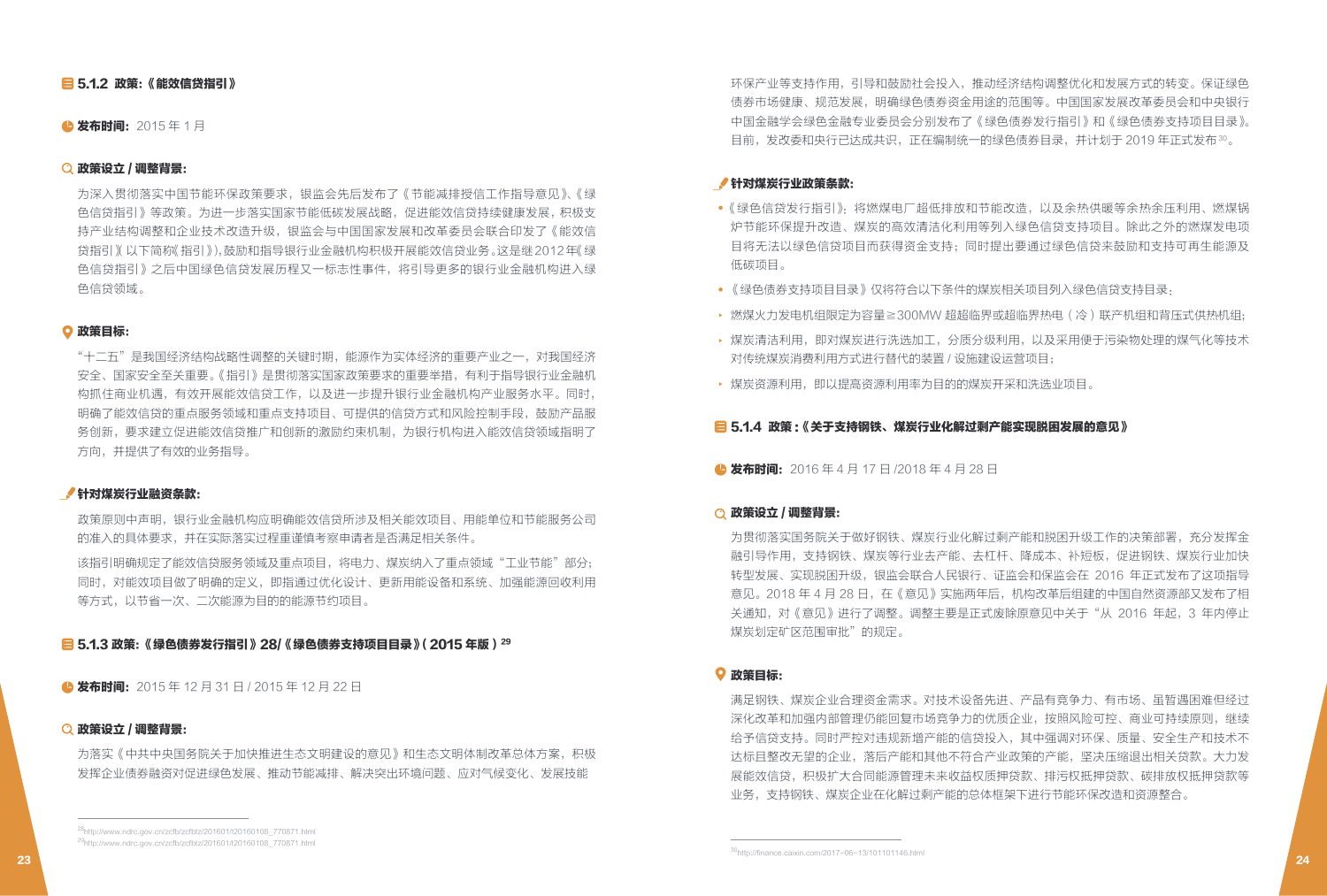#### 针对煤炭行业融资条款:

- 要求金融机构"区别对待、有扶有控"原则,积极做好去产能的信贷服务,满足钢铁、煤炭企业合 理资金需求;
- 要求金融机构严格控制对违规新增产能的信贷投入,特别提到对长期亏损、失去清偿能力和市场竞 争力的企业,环保、质量、安全生产、技术等不达标且整改无望的企业,落后产能和其他不符合产 业政策的产能,坚决压缩退出相关信贷;
- 建议金融机构加快信贷产品创新,促进煤炭行业的升级转型,主要提到大力发展能效信贷、积极扩 大合同能源管理未来收益权质押贷款、排污权抵押贷款、碳排放权抵押贷款等业务,支持煤炭企业 在化解过剩产能的总体框架下进行节能改造和资源整合;
- 建议金融机构加快股债、货债结合产品和绿色债券创新,引导煤炭行业绿色发展;
- 要求金融机构支持煤炭扩大出口,推动煤炭企业加快"走出去",加强对符合条件的煤炭企业国际产 能合作融资支持,并完善国际产能合作的配套金融政策。

#### 日5.1.5 政策:《绿色产业指导目录(2019年版)》31

**● 发布时间:** 2019年2月14日

#### 政策设立 / 调整背景:

近年来,相关部门及各地区出台了一系列绿色产业发展政策措施,推动了产业结构调整和绿色低碳 发展。但同时也面临对绿色的概念泛化、标准不一、监管不力等问题。为进一步厘清概念和边界, 促进政策和资金支持对推动绿色发展最重要、最关键、最紧迫的产业或领域,有效服务于重大战略、 重大工程、重大政策,为打赢污染防治攻坚战、建设美丽中国奠定坚实的产业基础,国家发展改革 委会同工业和信息化部、自然资源部、生态环境部、住房城乡建设部、人民银行和国家能源局研究 制定了《绿色产业指导目录》。

#### 政策目标:

为各部门和各地区根据领域、区域发展重点制定投资、金融、税收等政策措施时重点支持绿色低碳 产业的发展、壮大提供基础支撑;为各机构、企业、团体、社会组织更好地支持绿色产业发展提供指导; 为绿色金融提供绿色产业通用标准,支持构建绿色金融体系的构建工作;进一步加强国际国内经验 交流,推广扩大绿色产业的实践经验,推动建立《目录》和国际绿色标准之间的互认机制。

#### 针对煤炭行业条款:

该目录第三条"清洁能源产业"第三款"传统能源清洁高效利用"中,将煤炭清洁利用和煤炭清洁 生产列入其中;第四款"能源系统高效运行"中,将燃煤发电机组调峰灵活性改造工程和运营列入其中。 由于产业划分类别和层次不同的问题,有些条款暂时无法判定是否将以煤炭作为主要能源的项目排

除在该目录之外。但文件申明,发改委将协同相关部门,依托社会力量,逐步落实《目录》在各领 域的实施,同时逐步细化并制定子目录和绿色产业标准等工作。同时也会根据国家生态文明建设重 大任务、科技进步和产业市场发展等因素,对《目录》进行调整和修订。

#### 5.2 中国国家开发银行

根据《2016 国家开发银行可持续发展报告》,国开行将"关注气候变化"列入其六大责任领域,并 声明要开展具有中国特色、符合国际标准、体现中长期投融资特点的可持续发展战略,推动中国和 全球经济、社会、环境可持续发展。

在相关文件中,国开行强调要响应国家政策,坚持绿色发展理念、构建绿色金融体系、完善绿色信 贷制度管理体系、提升绿色金融服务能力,促进生态文明建设、客户绿色发展和自身可持续发展。 并列出了其重点信贷支持领域,包括循环经济、大气和水污染防治、节能环保产业、清洁及可再生能源、 绿色农业和绿色交通等,声明重点支持工业节能减排项目,严控高消耗、高排放行业贷款,压缩产 能过剩行业授信规模。

但在公开可得的信息中,国开行对煤炭投资等相关内容并未做出明确和具体的声明与规定。

#### ■ 政策:参与制定《全面实施燃煤电厂超低排放和节能改造工作方案》

●发布时间: 2015年12月

#### 政策设立 / 调整背景:

全面实施燃煤电厂超低排放和节能改造,是推进煤炭清洁化利用、改善大气环境质量、缓解资源约 束的重要举措。为加快能源技术创新,建设清洁低碳、安全高效的现代能源体系,实现稳增长、调结构、 促减排、惠民生的可持续发展目标,在推动《煤电节能减排升级与改造行动计划(2014-2020 年)》 "提 速扩围"的基础上特制订《全面实施燃煤电厂超低排放和节能改造工作方案》(以下简称《方案》)。

#### 政策目标:

该方案的提出旨在推动全国范围内所有具备改造条件的燃煤电厂在 2020 年前实现超低排放 (即在 基准氧含量 6% 的条件下,烟尘、二氧化硫、氮氧化物排放浓度分别不高于 10、35、50 毫克 / 立方米), 加快全国有条件的新建燃煤发电机组与现役燃煤发电机组达到超低排放水平。此外,将东部地区原 计划 于 2020 年前完成的超低排放改造任务提前至 2017 年前完成并将此发展目标逐步扩展至全国 有条件地区,其中,中部地区力争在 2018 年前基本完成,而西部地区在 2020 年前完成。

<sup>31</sup>http://www.ndrc.gov.cn/gzdt/201903/t20190305\_930083.html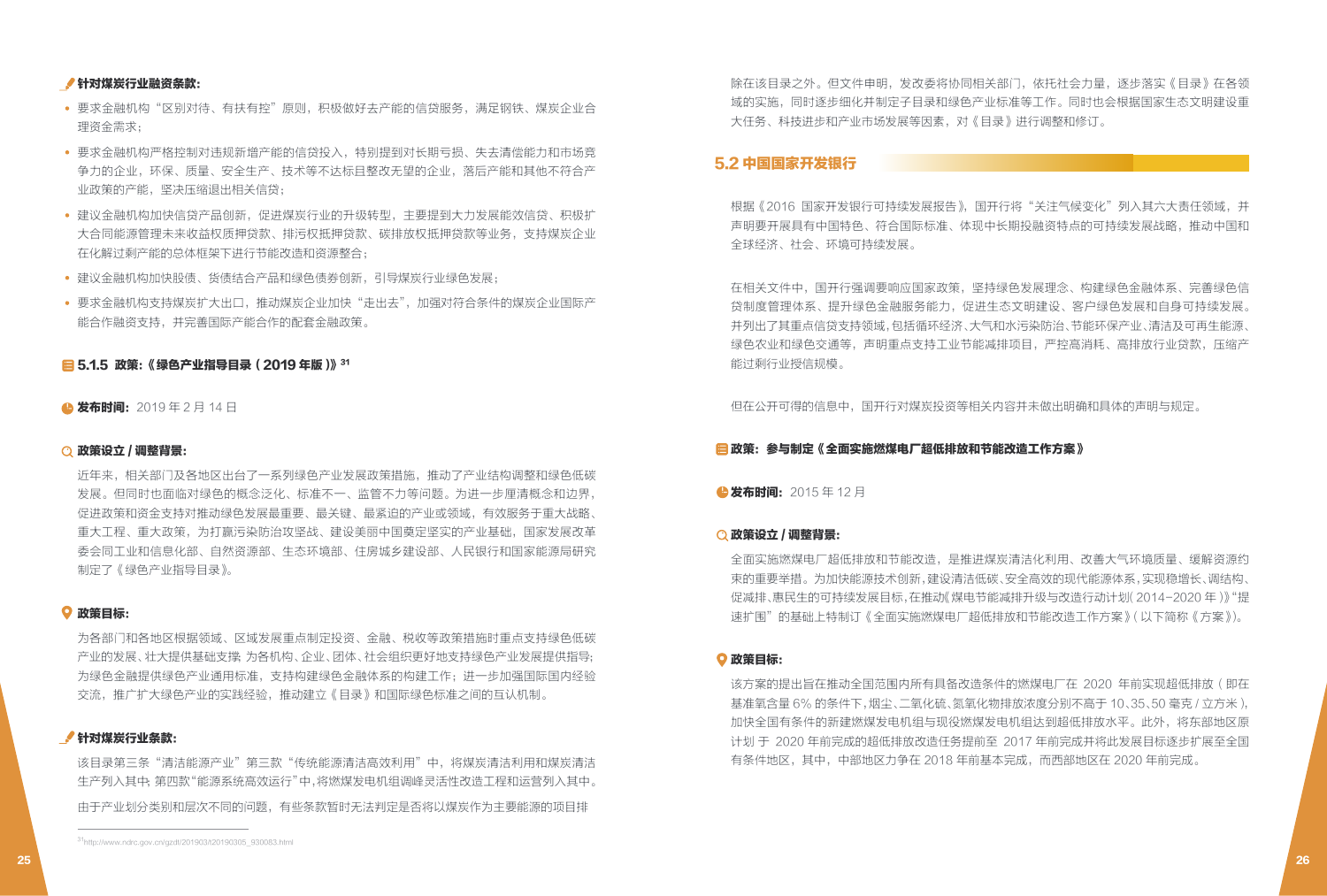#### 针对煤炭行业融资条款:

信贷融资支持:开发银行对燃煤电厂超低排放和节能改造项目落实已有政策,继续给予优惠信贷, 并鼓励其他金融机构给予优惠信贷支持;支持符合条件的燃煤电力企业发行企业债券直接融资,募 集资金用于超低排放和节能改造项目。

#### 5.3 中国工商银行

#### ■ 政策:《中国工商银行绿色债券框架》

▲ 发布时间: 2017年9月

#### 政策设立 / 调整背景:

发行绿色债券是中国工商银行绿色发展策略的进一步诠释,也有助于推进中国"十三五规划"中关 于环境保护的措施。发行绿色债券将助力工行集团在可持续发展和气候变化 方面深化发展战略。这 一绿色债券框架也将进一步帮助中国工商银行的投资人从快速发展的绿色经济中实现投资目标。

#### 政策目标:

《中国工商银行绿色债券框架》的发布有望鼓励到全球更多其他大型银行及企业加快发展绿色金融及 发行绿色债券的脚步。国际投资者对绿色债券存在大量需求,而提交了国家自主贡献预案 (Nationally Determined Contribution) 的各国,在推行应对气候变化的计划也需要金融支持,有 利于鼓励绿色项目投资,从而推动可再生能源、低碳及低排放交通、可持续水资源管理等领域的发展。

#### 针对煤炭行业融资条款:

中国工商银行通过绿色债券所募集的资金,将用于为低碳环保、可持续经济发展和气候变化做出贡 献的合格绿色资产提供融资或再融资。在任何情况下,合格绿色资产将排除化石燃料相关资产。

#### 5.4 兴业银行 (中国)

■ 政策:"有保、有控、有压"的差异化信贷政策

● 发布时间: 2016年12月

#### 政策设立 / 调整背景:

2016 年 4 月份,央行、银监会、证监会、保监会印发《关于支持钢铁,煤炭行业化解过剩产能实 现脱困发展的意见》,要求金融机构"区别对待、有扶有控"原则,积极做好去产能的信贷服务,满 足钢铁、煤炭企业合理资金需求。兴业银行响应国家政策,在结合国家和各地政府去产能政策的基 础上制定了详细的差异化信贷政策。

#### 政策目标:

推动国务院在 2016 年 2 月份所提出的去产能任务,即在未来 3 至 5 年,煤炭产能退出和减量重组 分别为 5 亿吨左右,并用 5 年时间压减粗钢产能 1 亿吨至 1.5 亿吨。

#### 针对煤炭行业融资条款:

- 根据国家和各地政府去产能政策,加强行业风险管控,化解存量风险,对钢铁煤炭行业采取区别对待、 有保有控的授信政策,在客户准入、业务指引、限额管理等方面制定了详细的差异化信贷政策。
- 对煤炭、钢铁、电解铝、水泥、造船等产能严重过剩行业实施行业限额管理和名单制管理,名单区 分新增、维持、压降、退出四类客户,对客户的准入及退出要求作了明确规定。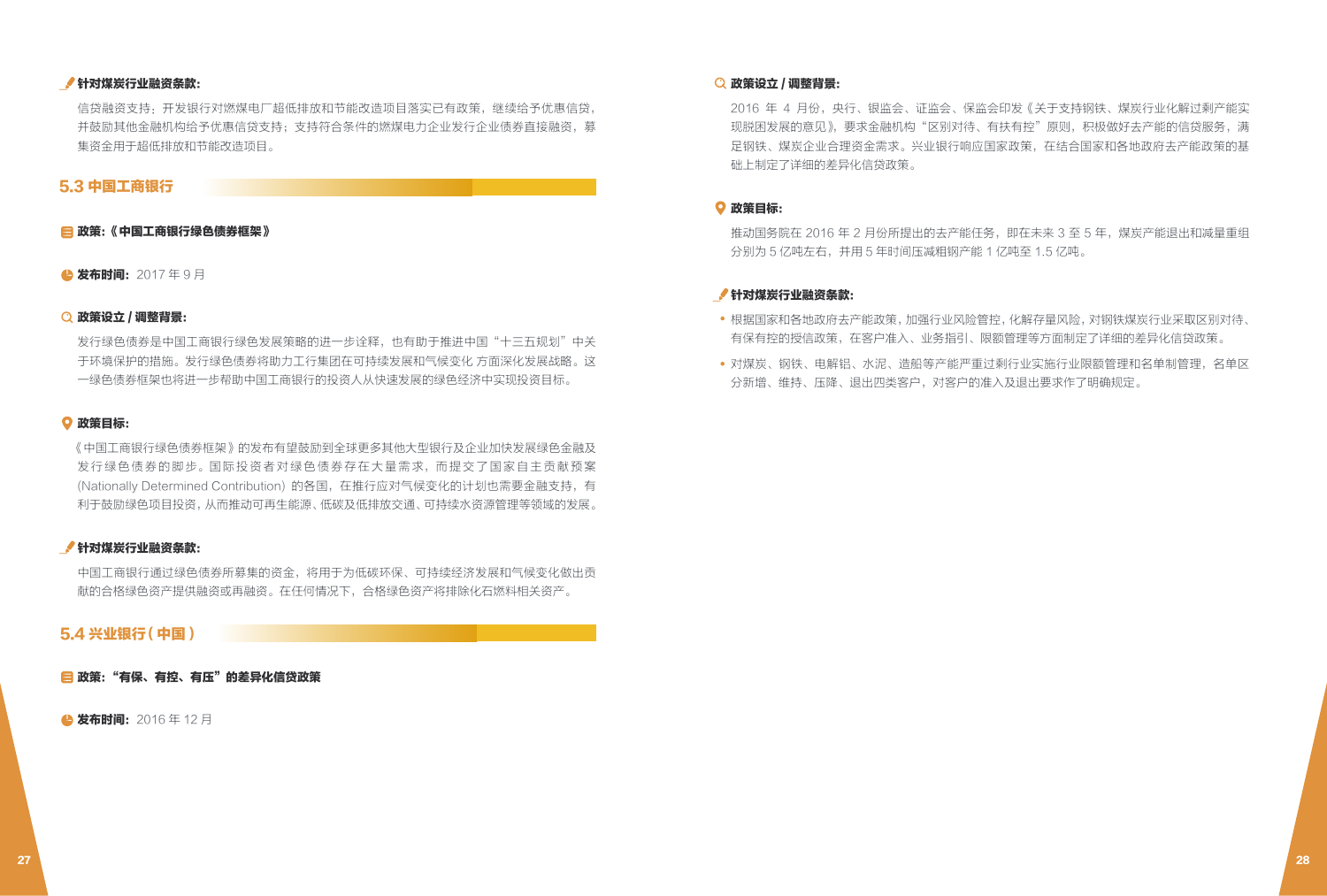如上文梳理,国际社会在各种多边机制下缔结了多项限制煤炭行业投融资的协议,同时根据区域发 展状况、资源禀赋和投资策略等差异制定了不同的煤电投资标准和指南。与此同时,各国政府也相 继颁布了相关的规划、政策和指导原则,通过引导资金流向更清洁的能源和电力产业来推动低碳经 济转型与可持续发展目标的实现。

在此背景下,金融机构基于此类协议、标准、指南和指导原则作出符合各自情况的减排承诺,结合 实践与经验,从银行自身的可持续发展战略、投资政策、环境社会框架、社会责任和立场声明中提 出针对煤电行业投资应用更高的审查标准和融资限制要求。但总体而言,国际开发性和商业银行与 中国国内的各类金融机构在煤电投资领域的相关政策及其发展状况依然存在着明显的差异。

从国际角度概括来看,国际多边开发性金融机构在应对气候变化和实现《巴黎协定》目标的背景下, 普遍通过签署相关国际协议,制定专门的政策和审核文件以限制煤炭投资,设立更高的门槛并提出 具体的技术要求和容量标准,以及申明对煤电领域未来的投资政策趋向(如以某年为节点退出煤电 投资)等来逐步实现在能源电力行业的投资结构转型,支持更清洁的能源投资,从资金源头撬动整 个行业以支持全球应对气候变化行动的实施。国际商业银行更倾向于通过选择性投资,对要求贷款 的企业进行严格筛选等方式来限制对煤电行业的资金投入。  $\begin{aligned} &\frac{2\pi}{2}\mu\sqrt{2}\log\left(\frac{2\pi}{3}\log\left(\frac{2\pi}{3}\log\left(\frac{2\pi}{3}\log\left(\frac{2\pi}{3}\log\left(\frac{2\pi}{3}\log\left(\frac{2\pi}{3}\log\left(\frac{2\pi}{3}\log\left(\frac{2\pi}{3}\log\left(\frac{2\pi}{3}\log\left(\frac{2\pi}{3}\log\left(\frac{2\pi}{3}\log\left(\frac{2\pi}{3}\log\left(\frac{2\pi}{3}\log\left(\frac{2\pi}{3}\log\left(\frac{2\pi}{3}\log\left(\frac{2\pi}{3}\log\left(\frac{2$ 

从目前中国对煤炭投资的政策及中资金融机构的一些相关内容来看,主要通过国家和监管机构制定 相关政策、行业指引和标准来引导金融机构逐步限制对低能效高污染高排放高耗能领域的投资,推 动绿色金融体系的构建和发展来实现行业转型,积极开发绿色金融产品来撬动资金流向更气候友好 型的项目和企业。大多数中资金融机构,包括政策性银行、开发性银行和商业银行,均未对煤电行 业的投资做出明确、具体的要求和声明。中资金融机构无论在国内还是在国外,仍然为相当数量的 煤炭项目提供资金支持。

面对日益严峻的国际投资环境,以及满足国内和投资所在国对环境社会、能源和气候等领域的政策 和要求,并避免自身在投融资过程中潜在的各类风险,建议中资金融机构在制定和完善自身可持续 投资策略(特别是有关煤电的投融资)的基础上,逐步对其做出更具体和明确的实施措施:

- 落实现有国家战略和监管机构制定的相关政策、制度、指引和标准,结合自身情况进行细化并逐步 完善实施客户监管细则;
- 完善环境社会保障制度,提高信息公开水平和透明度。在借鉴国际先进经验和最佳实践的基础上, 形成一套系统、完善的环境社会和治理体系,公开并与利益相关方交流沟通以接受监督;
- 

# 结论和建议